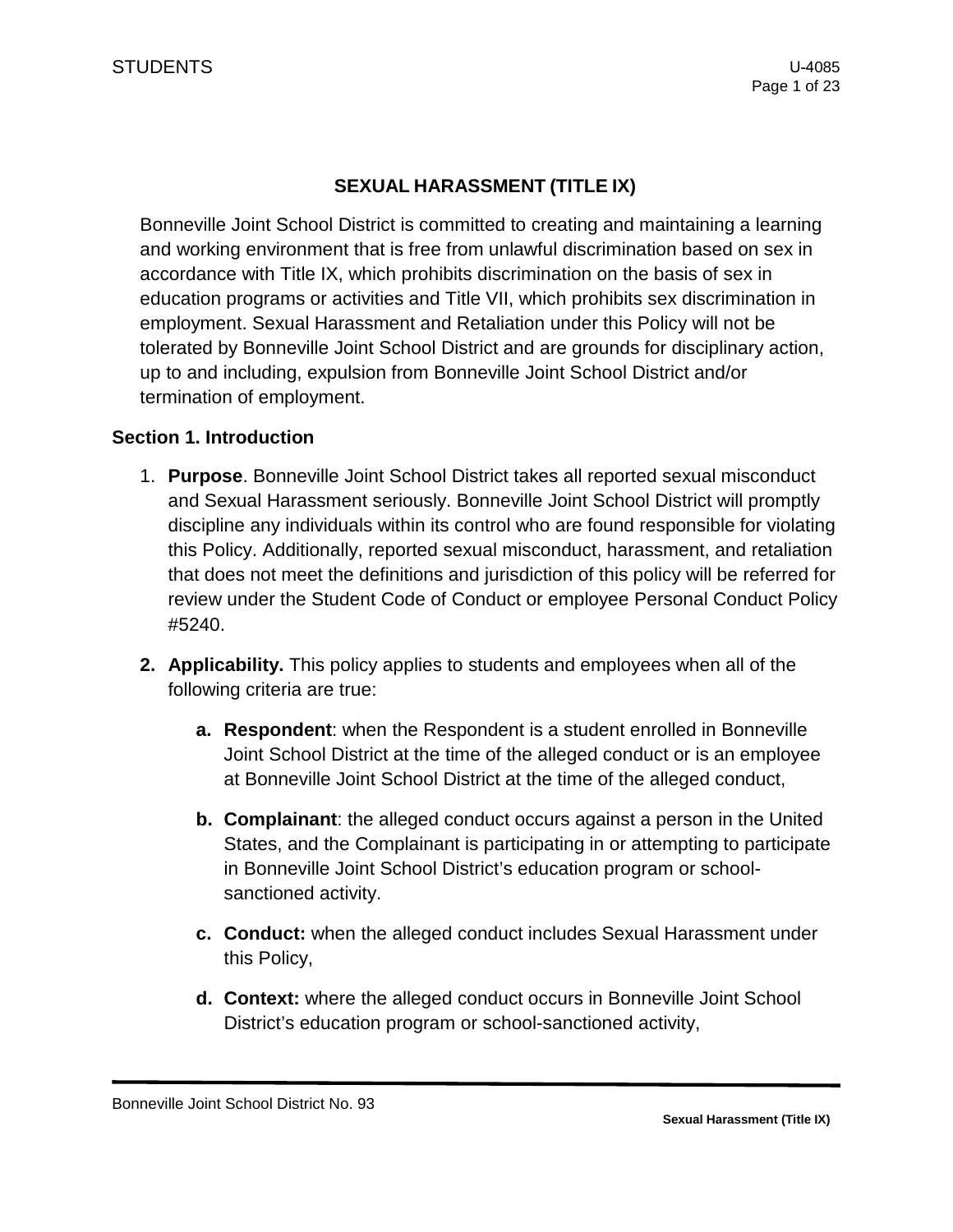3. **Title IX Coordinator and Key Title IX Officials:** The Title IX Coordinator is the Bonneville Joint School District administrator who oversees Bonneville Joint School District compliance with Title IX. The Title IX Coordinator is responsible for responding to all reports and Formal Complaints of Sexual Harassment. The Title IX Coordinator is available to discuss the grievance process, coordinate supportive measures, explain Bonneville Joint School District's policies and procedures, and provide education on relevant issues. The Superintendent may designate one or more Deputy Title IX Coordinators to help facilitate these responsibilities. Any parent, student, or staff member of Bonneville Joint School District may contact the Title IX Coordinator with questions. Title IX Coordinator and Deputy Title IX Coordinator contact information is as follows:

### **Title IX Coordinator:**

Ken Marlowe, Director of Social-Emotional Learning and Support Email: [TitleIX@d93mail.com](mailto:TitleIX@d93mail.com) Phone: (208) 552-8511

### **Deputy Title IX Coordinator:**

Gordon Howard, Director of Safety and Technology

In addition to the Title IX Coordinator, the Superintendent / designee will appoint investigators, decision makers and informal resolution facilitators who have roles in the formal grievance process more fully explained in Sections 6 and 8 of this policy.

The Title IX Coordinator, Deputy Title IX Coordinators, and appointed investigators, decision-makers, and informal resolution facilitators will receive annual training in compliance with Title IX. All administrators in these roles will not rely on sex stereotypes and will provide impartial investigations and adjudications of Formal Complaints of Sexual Harassment. All materials used to train these administrators will be publicly made available on Bonneville Joint School District's website in accordance with Title IX requirements.

The Title IX Coordinator, Deputy Title IX Coordinators, investigators, decisionmakers, and informal resolution facilitators shall not have a conflict of interest or bias for or against Complainants or Respondents generally or an individual Complainant or Respondent.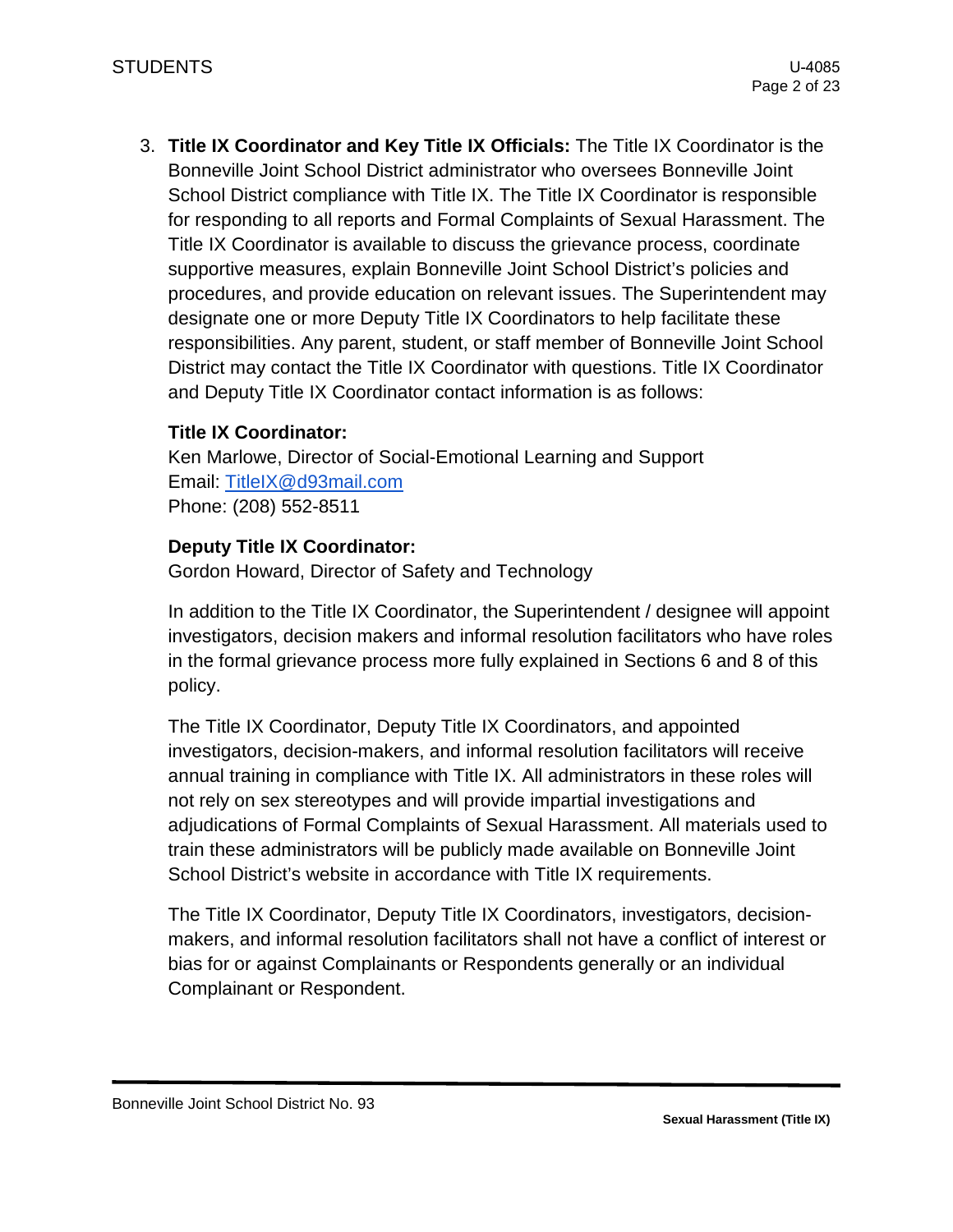- 4. **Notification:** Bonneville Joint School District will use email and digital forms for purposes of communication and notification under this Policy unless a party to a complaint requests written communication in hard-copy version.
- 5. **Dissemination of Policy:** This Policy will be made available to all Bonneville Joint School District employees and students online at [d93.org/](https://d93.org/U-4085)U-4085 with summarized information provided in the student and employee handbooks.
- 6. **Retaliation and False Statements Prohibited:** Neither Bonneville Joint School District nor any other person may intimidate, threaten, coerce, or discriminate against any individual for the purpose of interfering with any right or privilege secured by Title IX or this Policy or because the individual has made a report or complaint, testified, assisted, or participated or refused to participate i any manner in an investigation, proceeding, or hearing under this Policy.
	- a. Alleged violations of retaliation will be referred to the student or employee Code of Conduct,
	- b. The exercise of rights protected under the First Amendment does not constitute retaliation prohibited under this Policy.
	- c. Charging an individual with a Code of Conduct violation for making a materially false statement in bad faith in the course of a grievance proceeding under this Policy does not constitute Retaliation prohibited under Policy. However, a determination regarding responsibility, alone, is not sufficient to conclude that any party made a materially false statement in bad faith.
- 7. **Amnesty**: Bonneville Joint School District strongly encourages students to report incidents violating the policy related to discrimination, harassment, sexual harassment, and related inappropriate conduct. Bonneville Joint School District's primary concern is the safety of the members of the school district community, and it encourages behavior that demonstrates care and concern for members of the community. Accordingly, the school district reserves the right to provide a reprieve from disciplinary actions for Complainants and other individuals who exhibit responsible and proactive behavior in reporting Sexual Harassment, sexual misconduct, sexual violence, or other prohibited conduct or for students acting as a witness during the formal grievance procedures. Bonneville Joint School District may provide referrals to counseling and may require educational options, rather than disciplinary Actions, in such cases.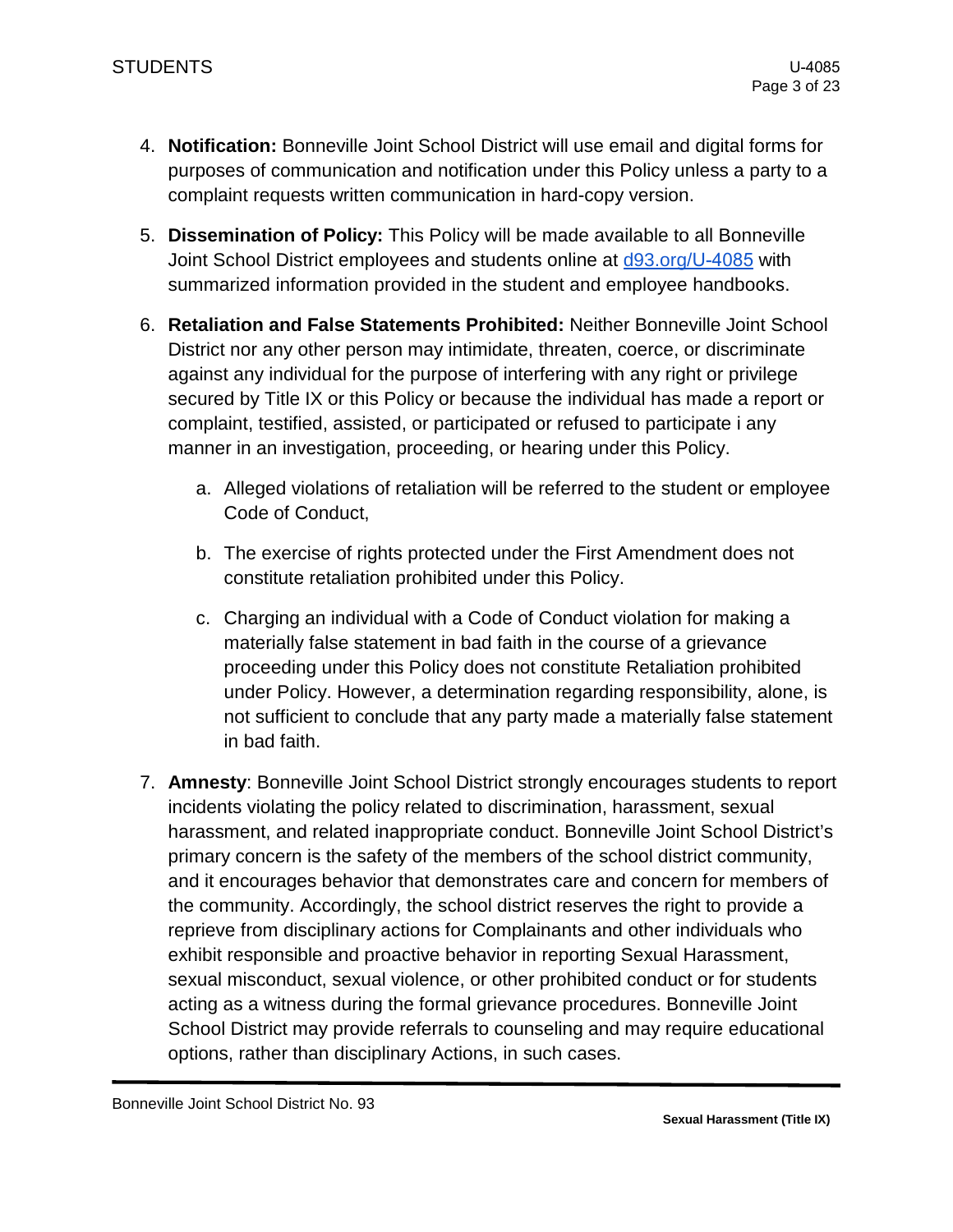- 8. **Other Bonneville School District Policies**: in the event of a conflict, this Policy shall take precedence over other Bonneville Joint School District policies and procedures concerning Sexual Harassment under Title IX.
- 9. **Modification and Review of this Policy**: Bonneville Joint School District reserves the right to modify this Policy to take into account applicable legal requirements. Bonneville Joint School District will regularly review this Policy to determine when such modifications need to be made.
- 10.**Additional Code of Conduct or Bonneville Joint School District Policy Violations**: Alleged violations of the student or employee Code of Conduct that arise from the same events as alleged Sexual Harassment under this policy will be investigated and resolved under the grievance process in this policy unless the Sexual Harassment has been dismissed under Section 5.2 of this policy.
- 11.**Role of Parent or Guardian:** Nothing in this Policy will prevent a parent or guardian of a minor student from exercising any legal right to act on behalf of a "Complainant," "Respondent," "party," or other individual, subject to this Policy including but not limited to filing a Formal Complaint.
- 12.**Role of Advisor:** Either party may be accompanied to any related meeting or proceeding by the advisor of their choice. The advisor may be an attorney, but this is not a requirement. However, neither party's advisor will be permitted to question witnesses. Neither party's advisor may participate in interviews or meetings in which the represented party is not a participant.

### **Section 2. Definitions**

- 1. Definitions of Prohibited Conduct Under this Policy
	- a. **Sexual Harassment** means conduct on the basis of sex that satisfies one or more of the following:
		- i. An employee of the recipient conditioning the provision of an aid, benefit, or service of the recipient on an individual's participation in unwelcome sexual conduct;
		- ii. Unwelcome conduct determined by a reasonable person to be so severe, pervasive, and objectively offensive that it effectively denies a person equal access to the recipient's education program or activity; or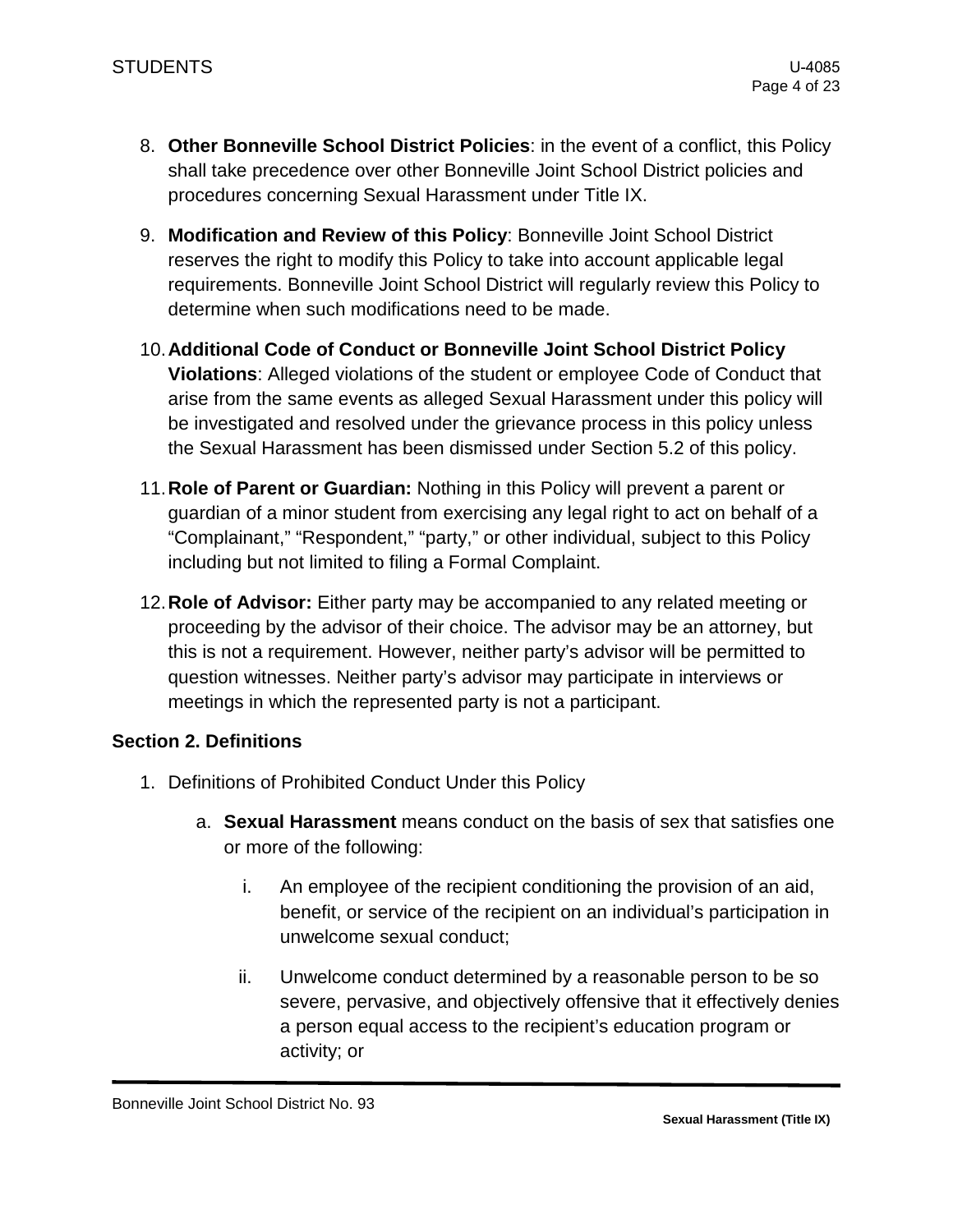- iii. Sexual assault, dating violence, domestic violence or stalking as defined in this policy.
- b. **Sexual Assault** means an offense classified as a forcible or nonforcible sex offense under the uniform crime reporting system of the Federal Bureau of Investigation, including rape, fondling, incest, and statutory rape as defined in this Policy.
- c. **Rape** means the penetration, no matter how slight, of the vagina or anus with any body part or object, or oral penetration by a sex organ of another person, without the Consent of the victim, as well as under any of the circumstances identified in Idaho Code Sections [§18-6101](https://legislature.idaho.gov/statutesrules/idstat/Title18/T18CH61/SECT18-6101/) or §18-6608.
- d. **Fondling** means the touching of the private body parts of another person for the purpose of sexual gratification, without the consent of the victim, including instances where the victim is incapable of giving consent because of his/her age or because of his/her temporary or permanent mental Incapacity.
- e. **Incest** means sexual intercourse between persons who are related to each other within the degrees wherein marriage is prohibited by law.
- f. **Statutory Rape** means sexual intercourse with a person who is under the statutory age of consent as defined in Idaho Code Section [§18-6101.](https://legislature.idaho.gov/statutesrules/idstat/Title18/T18CH61/SECT18-6101/)
- g. **Dating Violence** means violence committed by a person
	- i. who is or has been in a social relationship of a romantic or intimate nature with the victim; and
	- ii. where the existence of such a relationship shall be determined based on a consideration of the following factors:
		- 1. The length of the relationship, The type of relationship,
		- 2. The frequency of interaction between the persons involved in the relationship.

Dating violence includes, but is not limited to, sexual or physical abuse or the threat of such abuse.

Bonneville Joint School District No. 93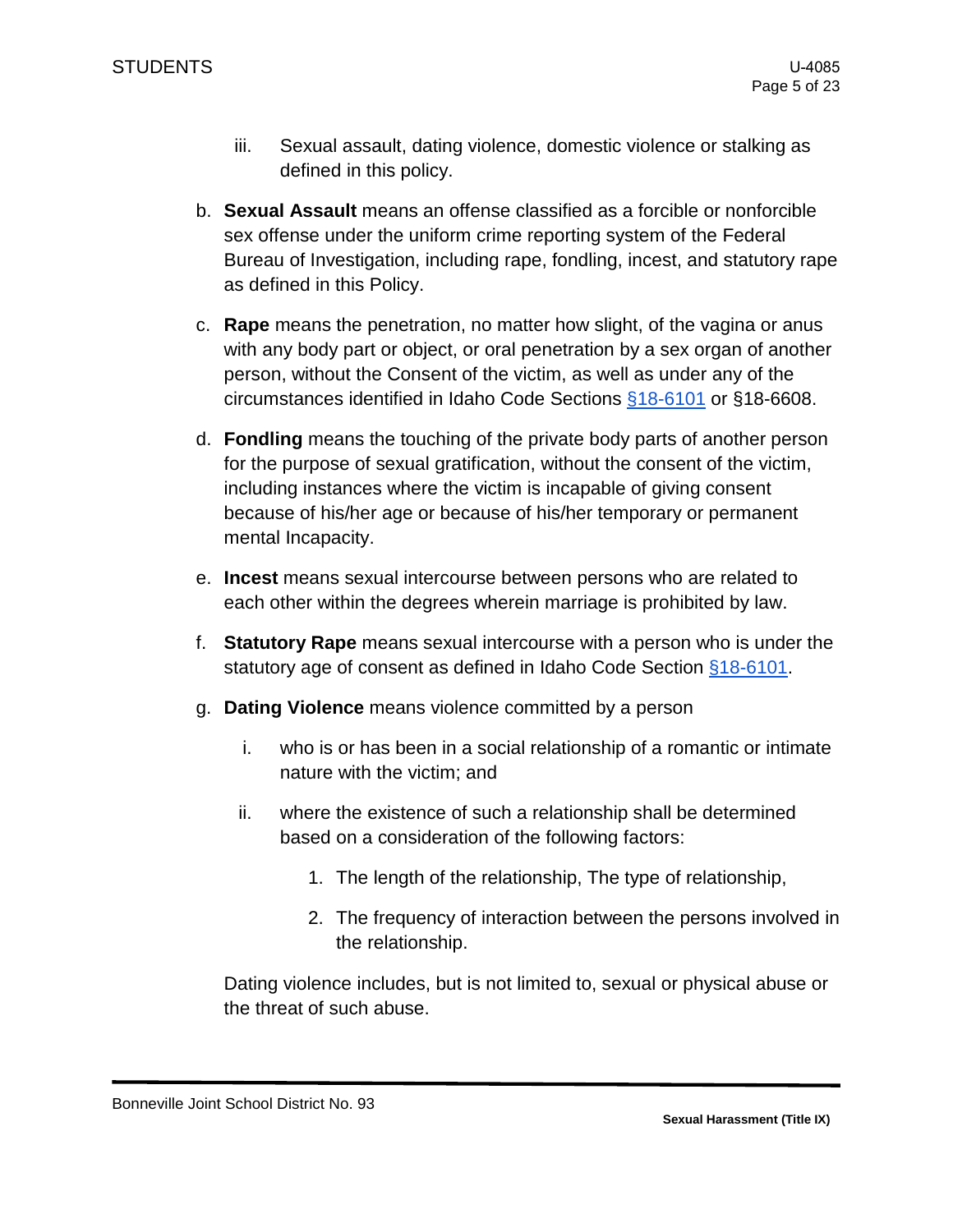- h. **Domestic Violence** includes felony or misdemeanor crimes of violence committed by:
	- i. a current or former spouse or intimate partner of the victim, a person with whom the victim shares a child in common,
	- ii. a person who is cohabitating with or has cohabitated with the victim as a spouse or intimate partner,
	- iii. a person similarly situated to a spouse of the victim under the domestic or family violence laws of Idaho, or
	- iv. any other person against an adult or youth victim who is protected from that person's acts under the domestic or family violence laws of Colorado.
- i. **Stalking** means engaging in a Course of Conduct directed at a specific person that would cause a reasonable person to
	- i. fear for his or her safety or the safety of others;
	- ii. or suffer Substantial Emotional Distress.
- 2. **Definitions Related to Sexual Harassment**: Consent, Course of Conduct, Incapacitation, Reasonable Person, Substantial Emotional Distress
	- a. **Consent** is affirmative, conscious, voluntary, and revocable. Consent to sexual activity requires an affirmative, conscious, and voluntary agreement to engage in sexual activity from each participant.

It is the responsibility of each person to ensure they have the affirmative Consent of the other to engage in the sexual activity. Lack of protest, lack of resistance, or silence do not, alone, constitute consent. Affirmative consent must be ongoing and can be revoked at any time during sexual activity.

The existence of a dating relationship or past sexual relations between the Complainant and Respondent will never by itself be assumed to be an indicator of consent (nor will subsequent sexual relations or dating relationship alone suffice as evidence of Consent to prior conduct).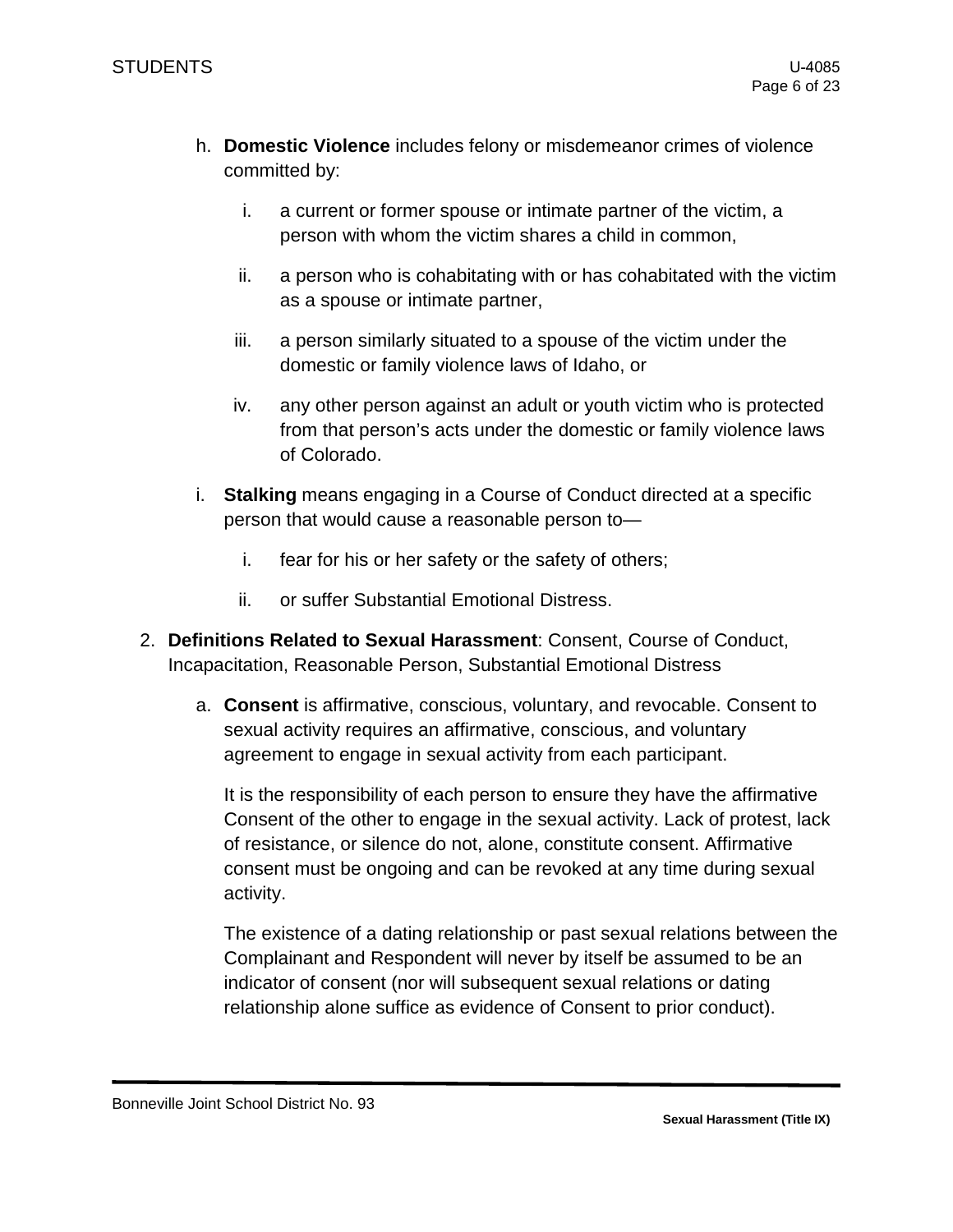The Respondent's belief that the Complainant consented will not provide a valid defense unless the belief was actual and reasonable. In making this determination, the decision-maker will consider all of the facts and circumstances the Respondent knew, or reasonably should have known, at the time. In particular, the Respondent's belief is not a valid defense where:

- i. The Respondent's belief arose from the Respondent's own intoxication or recklessness;
- ii. The Respondent did not take reasonable steps, in the circumstances known to the Respondent at the time, to ascertain whether the Complainant affirmatively Consented; or
- iii. The Respondent knew or a reasonable person should have known that the Complainant was unable to Consent because the Complainant was incapacitated, in that the Complainant was:
	- 1. asleep or unconscious
	- 2. unable to understand the fact, nature, or extent of the sexual activity due to the influence of drugs, alcohol, or medication
	- 3. unable to communicate due to a mental or physical condition.
- b. **Course of Conduct** means two or more acts, including, but not limited to, acts in which the individual directly, indirectly, or through third parties, by any action, method, device, or means follows, monitors, observes, surveils, threatens, or communicates to or about, a person, or interferes with a person's property.
- c. **Incapacitation** means that a person lacks the ability to actively agree to sexual activity because the person is asleep, unconscious, under the influence of alcohol or other drugs such that the person does not have control over their body, is unaware that sexual activity is occurring, or their mental, physical or developmental abilities render them incapable of making rational informed decisions. Incapacitated is a state beyond drunkenness or intoxication. A person is not necessarily incapacitated merely as a result of drinking, using drugs, or taking medication.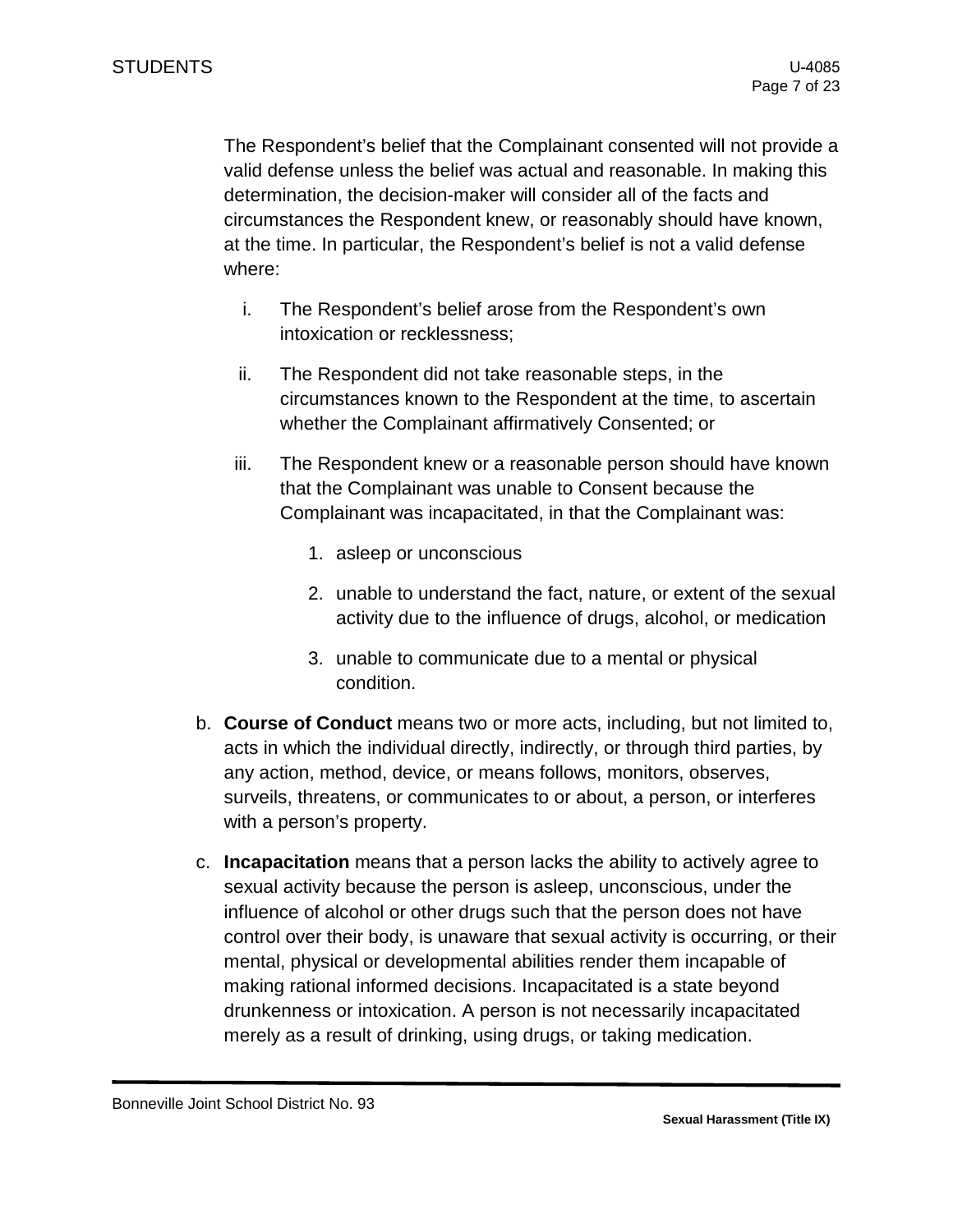A person violates this policy when they engage in sexual activity with another person who is Incapacitated and a Reasonable Person in the same situation would have known that the person is Incapacitated. Incapacitation can be voluntary or involuntary. Signs of Incapacitation may include, without limitation: sleep; total or intermittent unconsciousness; lack of control over physical movements (e.g., inability to dress/undress without assistance; inability to walk without assistance); lack of awareness of circumstances or surroundings; emotional volatility; combativeness; vomiting; incontinence; unresponsiveness; and inability to communicate coherently. Incapacitation is an individualized determination based on the totality of the circumstances.

- d. **Reasonable Person** means a reasonable person under similar circumstances and with similar identities to the victim.
- e. **Substantial Emotional Distress** means significant mental suffering or anguish that may, but does not necessarily require medical or other professional treatment or counseling.

### **3. Other Defined Terms**

- a. **Actual Knowledge** means Notice of Sexual Harassment allegations to any employee of Bonneville Joint School District (Officials with Authority), except that Actual Knowledge is not met when the only individual with Actual Knowledge is the Respondent.
- b. **Business Day** means any weekday not designated by Bonneville Joint School District as a holiday or administrative closure day. When calculating a time period of Business Days specified in this Policy, the Business Day of the event that triggers a time period is excluded.
- c. **Complainant** means an individual who is alleged to be the victim of conduct that could constitute sexual harassment. Complainants and Respondents are referred to collectively as "parties" throughout this Policy.
- d. **Disciplinary Actions** are imposed only after a finding of responsibility through the grievance process or an agreement through the informal resolution process.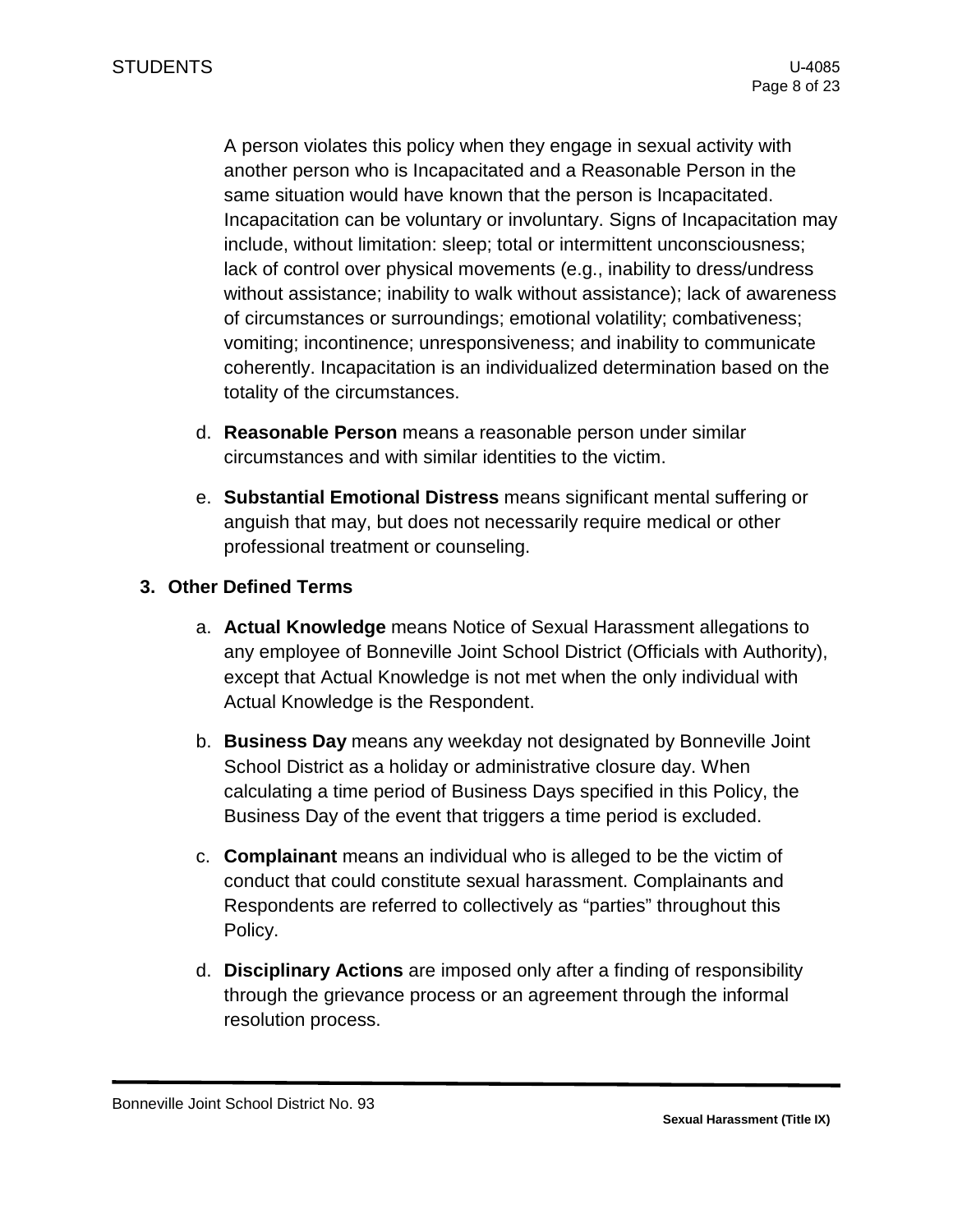- e. **Education Program or School-sanctioned Activity** includes locations, events, or circumstances over which Bonneville Joint School District exercises substantial control over both the Respondent and the context in which the Sexual Harassment occurs. This includes conduct that occurs on Bonneville Joint School District property, during any Bonneville Joint School District activity.
- f. **Formal Complaint** means a document filed by a Complainant (or parent or guardian of a minor student) or signed by the Title IX Coordinator alleging Sexual Harassment against a Respondent and requesting that Bonneville Joint School District investigate the allegation of Sexual Harassment.
- g. **Official with Authority** means any employee of Bonneville Joint School District.
- h. **Remedies** are measures designed to restore or preserve equal access to Bonneville Joint School District's Education Program or Activity. Remedies may include, but are not limited to, the same individualized services as Supportive Measures; however, Remedies need not be non-disciplinary or non-punitive and need not avoid burdening the Respondent.
- i. **Respondent** means an individual who has been reported to be the perpetrator of conduct that could constitute sexual harassment. Complainants and Respondents are referred to collectively as "parties" throughout this Policy.
- j. **Retaliation** means intimidation, threats, coercion, or discrimination, including charges against an individual for code of conduct violations that do not involve sex discrimination or Sexual Harassment, but arise out of the same facts or circumstances as a report or complaint of sex discrimination, or a report or Formal Complaint of Sexual Harassment, for the purpose of interfering with any right or privilege secured by Title IX or this Policy.
- k. **Supportive Measures** means non-disciplinary, non-punitive individualized services offered as appropriate, as reasonably available, and without fee or charge to the Complainant or the Respondent after the Title IX Coordinator has been provided a report of sexual harassment.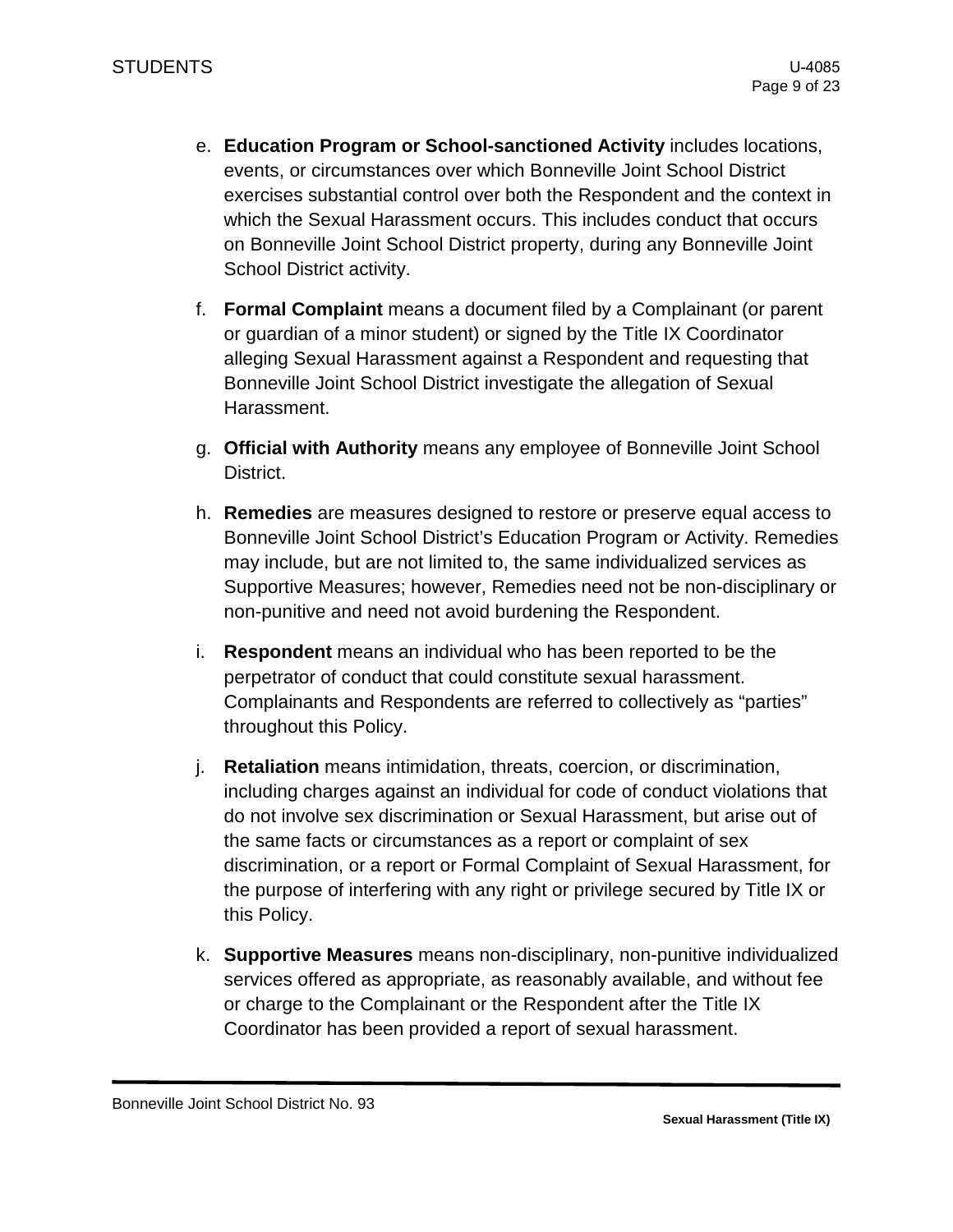Such measures are designed to restore or preserve equal access to Bonneville Joint School District's Education Programs or Activities without unreasonably burdening the other party, including measures designed to protect the safety of all parties or Bonneville Joint School District's educational environment, or deter sexual harassment.

Supportive measures may include, but are not limited to, counseling, extensions of deadlines or other course-related adjustments, modifications of work or class schedules, escort services, mutual restrictions on contact between the parties, changes in work locations, leaves of absence, increased security and monitoring of certain areas of the property, and other similar measures.

#### **Section 3. Reporting Sexual Harassment and Preservation of Evidence**

#### **1. Reporting to Bonneville Joint School District**

- a. **Reporting to Title IX Coordinator**:
	- i. Reports of Sexual Harassment may be made to the Title IX Coordinator in any of the following ways, by anyone, at any time:
		- Email: [titleix@d93mail.com](mailto:titleix@d93mail.com)
		- Phone: (208) 552-8511
		- Online form:<http://d93.org/report>
		- Mail: Title IX Coordinator Bonneville Joint School District 93 3497 N Ammon Road Idaho Falls, ID 83401
		- In-person reports may be made to the Title IX Coordinator in person at the Office of Social Emotional Learning, 3497 N Ammon Road.
	- ii. After Title IX Sexual Harassment has been reported to the Title IX Coordinator, the Title IX Coordinator will promptly offer supportive measures to the Complainant, regardless of whether the Complainant was the reporter of the Sexual Harassment.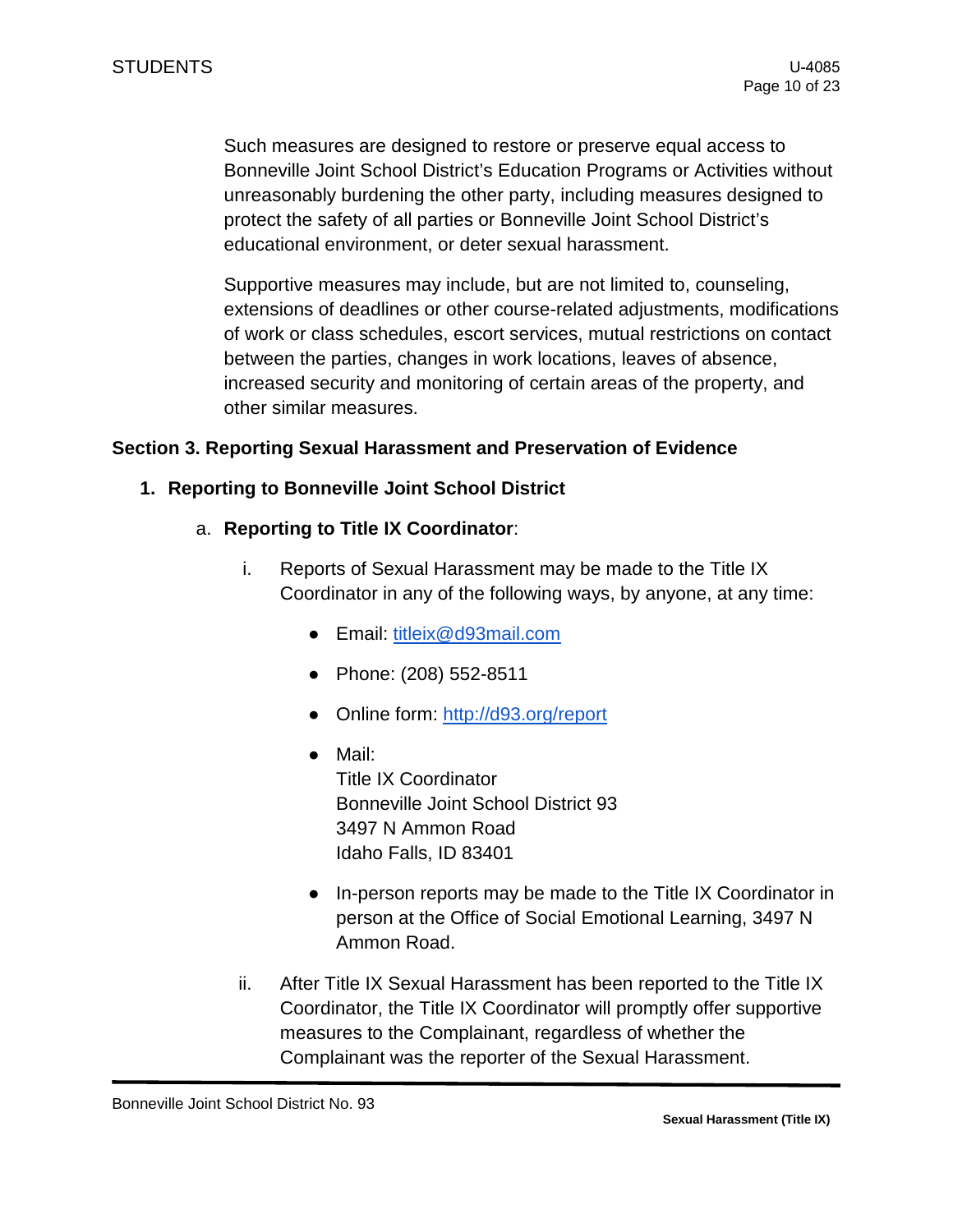- b. **Reporting to Employees of Bonneville Joint School District**: If employees of Bonneville Joint School District are notified of Sexual Harassment, they shall promptly report such Sexual Harassment to the Title IX Coordinator who will take immediate action under this Policy.
- **2. Reporting to Law Enforcement.** Reports may be filed with local law enforcement agencies. The Title IX Coordinator can assist with contacting law enforcement agencies. Law enforcement investigations are separate and distinct from Bonneville Joint School District investigations.
- **3. Time Limits on Reporting.** There are no time limits on reporting Sexual Harassment to the Title IX Coordinator or Bonneville Joint School District. If the Respondent is no longer subject to Bonneville Joint School District's Education Program or Activity or significant time has passed, Bonneville Joint School District will have limited ability to investigate, respond and/or provide disciplinary Remedies and Actions.

### **Section 4: Initial Response to Reported Sexual Harassment**:

Upon receipt of a report of Sexual Harassment, the Title IX Coordinator will promptly contact the Complainant, regardless of whether the Complainant was the individual who initiated the report. During the initial contact with the Complainant, the Title IX Coordinator will:

- Provide the Complainant with notice of their option to have an advisor;
- Explain the process for filing a Formal Complaint;
- Explain the Grievance Process;
- Discuss the availability of Supportive Measures regardless of whether a Formal Complaint is filed;
- Consider the Complainant's wishes with respect to Supportive Measures.

### **Section 5: Formal Complaint:**

Bonneville Joint School District will investigate all allegations of Sexual Harassment in a Formal Complaint.

- 1. **Filing a Formal Complaint**: A Formal Complaint must:
	- a. Contain an allegation of Sexual Harassment against a Respondent;
	- b. Request that Bonneville Joint School District investigate the allegation; and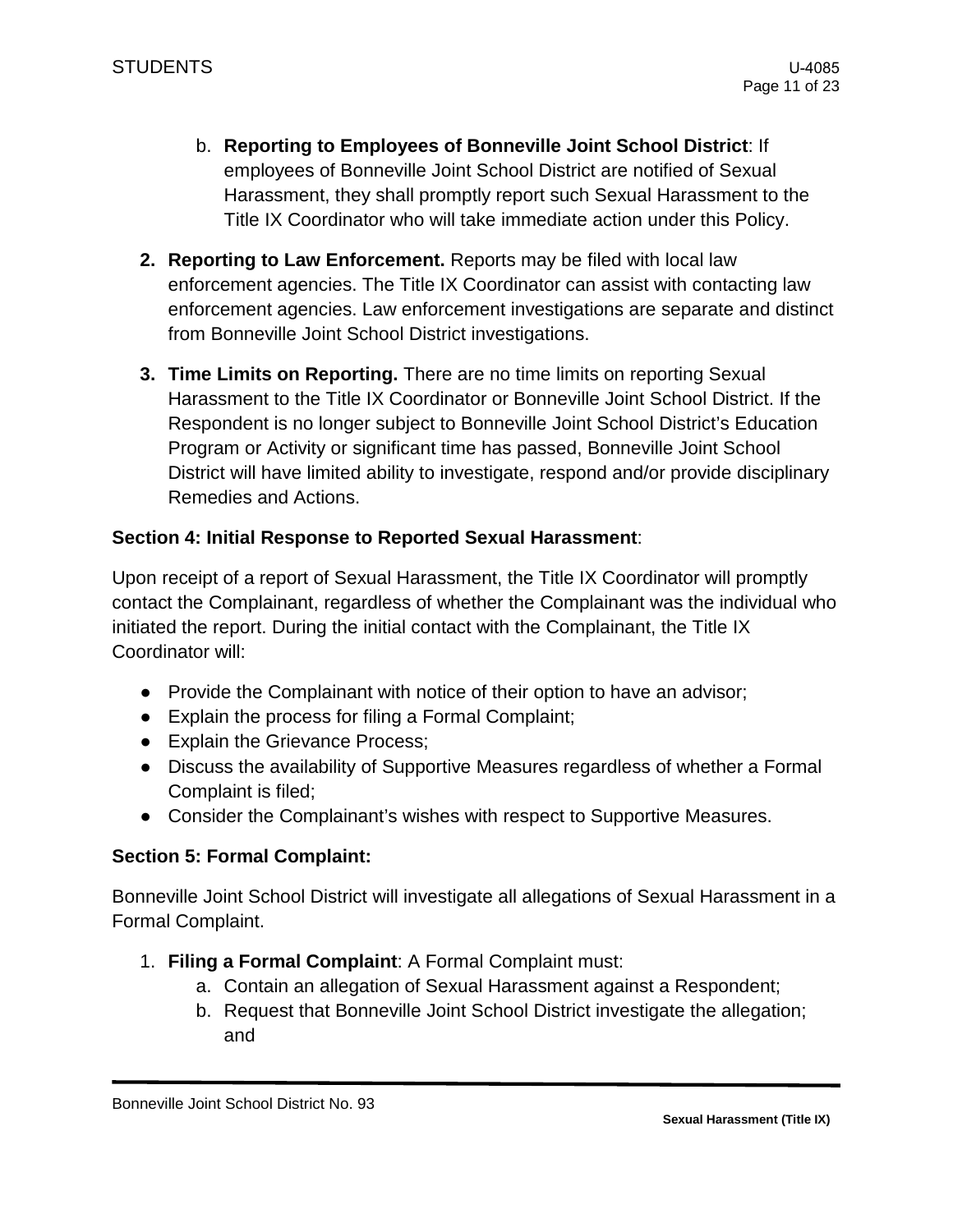- c. Be signed by the Complainant (or parent or guardian of the Complainant) or Title IX Coordinator.
- d. In limited circumstances, if a Complainant does not sign a Formal Complaint, the Title IX Coordinator may sign a Formal Complaint. In determining whether to sign a Formal Complaint, the Title IX Coordinator will consider factors that include but are not limited to:
	- i. occurred while the Respondent was an Bonneville Joint School District student or employee;
	- ii. Whether the Respondent threatened further Sexual Harassment or other misconduct against the Complainant or others;
	- iii. Whether the alleged Sexual Harassment was committed by multiple perpetrators;
	- iv. The nature and scope of the alleged Sexual Harassment including whether the Sexual Harassment was perpetrated with a weapon;
	- v. The ages and roles of the Complainant and the Respondent;
	- vi. Bonneville Joint School District can pursue the investigation without the participation of the Complainant (e.g., whether there are other available means to obtain relevant evidence of the alleged Sexual Harassment such as security cameras or physical evidence);
	- vii. Whether the report reveals a pattern of perpetration (e.g., perpetration involving illicit use of drugs or alcohol) at a given location or by a particular group.

# **2. Dismissal of a Formal Complaint.**

- a. **Required Dismissal**: The Title IX Coordinator must dismiss a Formal Complaint for purposes of Sexual Harassment if:
	- i. The conduct alleged in the Formal Complaint would not constitute Sexual Harassment as defined in this Policy even if proved;
	- ii. The conduct alleged did not occur in Bonneville Joint School District's Education Program or Activity; or
	- iii. The Conduct alleged in the Formal Complaint did not occur against a person in the United States.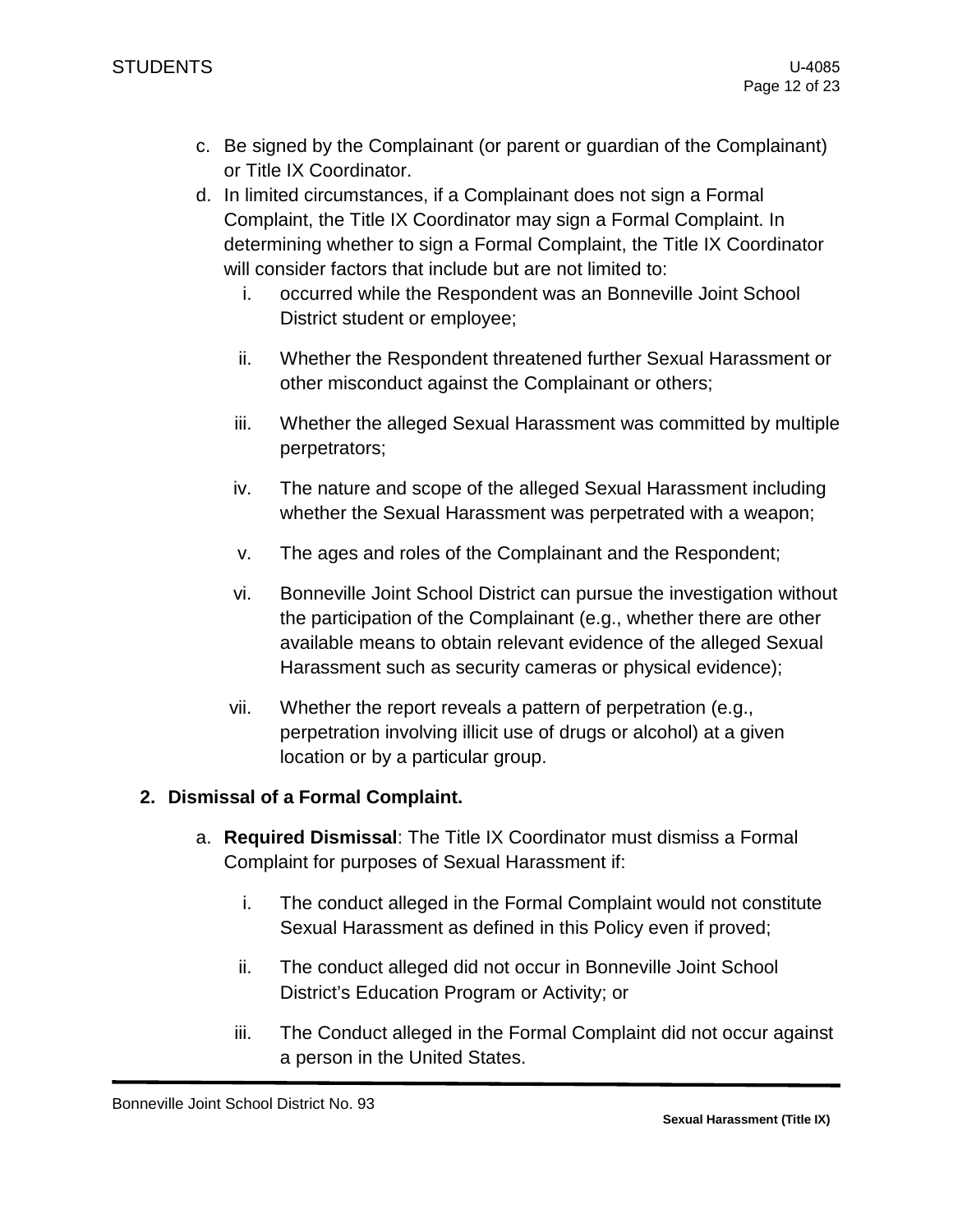- iv. Dismissal of a Formal Complaint does not preclude action under other provisions of the Bonneville Joint School District's policies and procedures. If a Formal Complaint is dismissed for one of these reasons, the matter will be referred to the school principal or immediate supervisor to determine whether the matter will be pursued under the Bonneville Joint School District Student Code of Conduct, Employee Personal Conduct Policy, or other relevant policies of the Board of Trustees.
- b. **Permissive Dismissal**: The Title IX Coordinator may dismiss a Formal Complaint or any allegations within the Formal Complaint, if at any time during the investigation or hearing:
	- i. A Complainant notifies the Title IX Coordinator in writing that the Complainant would like to withdraw the Formal Complaint or any allegations within the Formal Complaint,
	- ii. The Respondent is no longer enrolled or employed by Bonneville Joint School District, or
	- iii. Specific circumstances prevent Bonneville Joint School District from gathering evidence sufficient to reach a determination as to the Formal Complaint or allegations within the Formal Complaint.
- c. **Appeal of Dismissal**: Either party may appeal the dismissal of a Formal Complaint or any allegations therein. See Section 7 for reasons for and the process for appeals.
- 3. **Consolidation of Formal Complaints**: The Title IX Coordinator may consolidate Formal Complaints as to allegations of Sexual Harassment against more than one Respondent or by more than one Complainant against one or more Respondents where the allegations arise out of the same facts or circumstances.

# **Section 6: Grievance Process**

The grievance process within this Policy is designed to treat Complainants and Respondents equitably. Remedies are provided to a Complainant where a determination of responsibility for Sexual Harassment has been made against the Respondent and Disciplinary Actions are not imposed against a Respondent prior to the completion of the grievance process.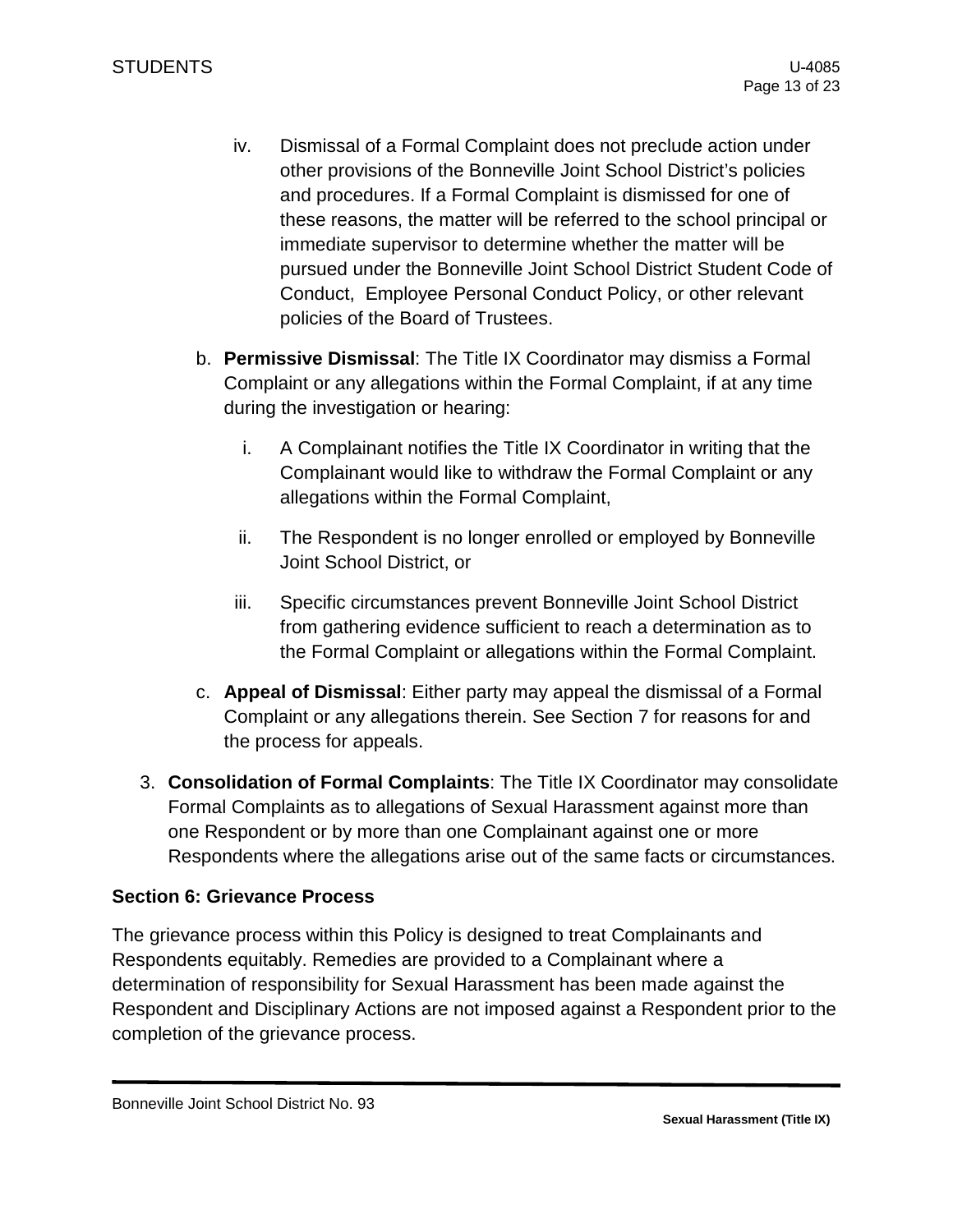### 1. **General Grievance Process Information**:

- a. **Burden of Proof and Burden of Gathering Evidence**: All investigations and proceedings, including hearings, relating to Sexual Harassment will be conducted using a "preponderance of the evidence" (more likely than not) standard. The burden of proof and the burden of gathering evidence sufficient to reach a determination regarding responsibility is the sole responsibility of designated Title IX investigators assigned to investigate the allegations by the Title IX Coordinator, and not the parties.
- b. **Presumption of Not Responsible**: The Respondent is presumed to be not responsible for the alleged conduct until a determination regarding responsibility is made at the end of the grievance process.
- c. **Time Frames for Grievance Process**: Bonneville Joint School District strives to complete the grievance process within seventy-five (75) Business Days. Temporary delays and/or extensions of the time frames within this Policy may occur for good cause. Written notice will be provided to the parties of the delay and/or extension of the time frames with explanation of the reasons for such action. Examples of good cause for delay/extensions include but are not limited to considerations such as the absence of a party, a party's advisor, or a witness; concurrent law enforcement activity; or the need for language assistance or accommodation of disabilities.
- d. **Medical Records**: Bonneville Joint School District will not access, consider, disclose, or otherwise use party's records that are that are made or maintained by a physician, psychiatrist, psychologist, or other recognized professional or paraprofessional acting in the professional's or paraprofessional's capacity, or assisting in that capacity, and which are made and maintained in connection with the provision of treatment to the party, unless Bonneville Joint School District obtains that party's voluntary, written permission to do so for the grievance process within the Policy.
- e. **Privileged Information**: Bonneville Joint School District will not require, allow, rely upon, or otherwise use questions or evidence that constitute, or seek disclosure of, information protected under a legally recognized privilege, unless the person holding the privilege has waived the privilege.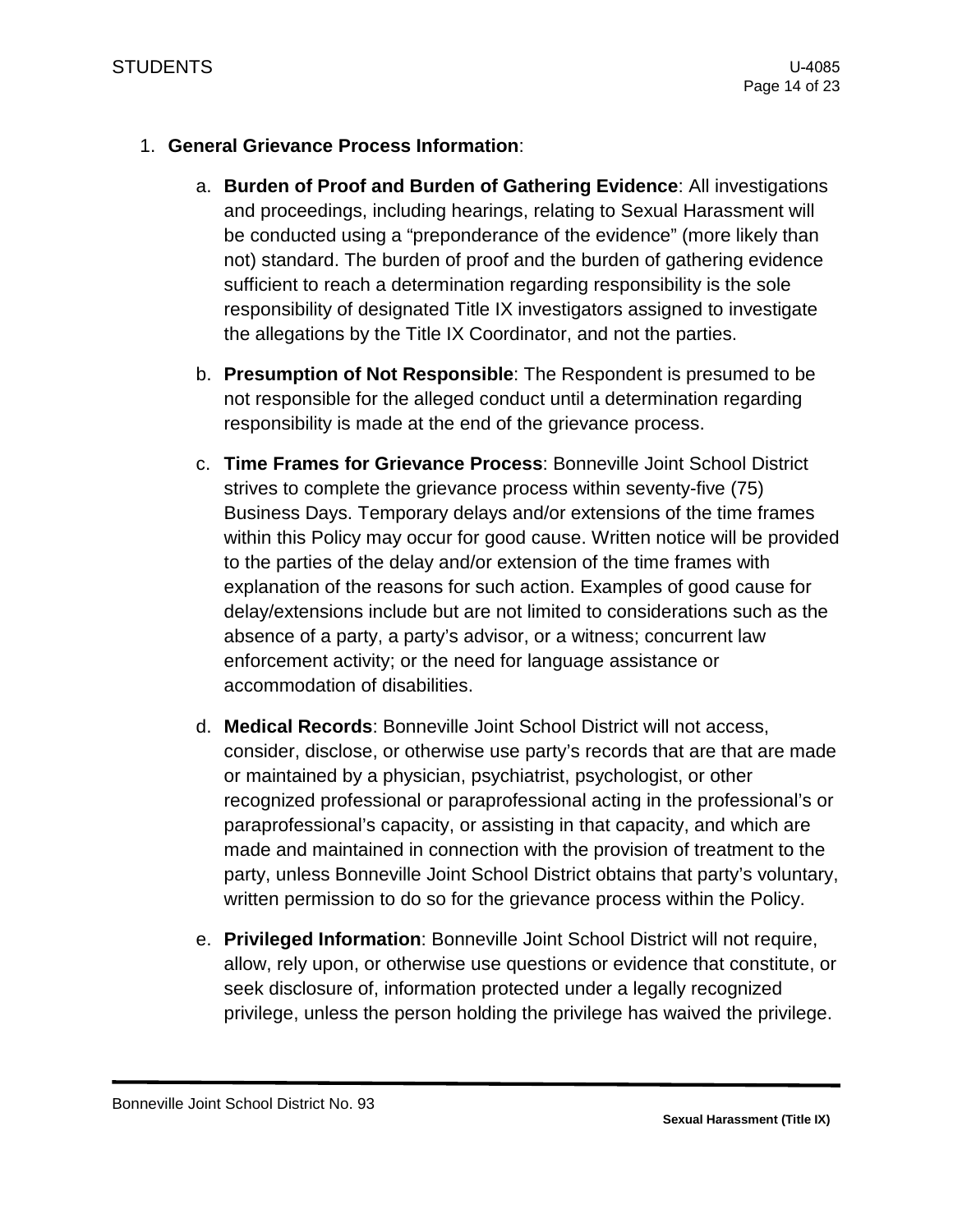- f. **Range of Disciplinary Actions**: Actions that may be required if an individual is found responsible for violating this policy include:
- g. **Notice of Meetings, Interviews, and Hearings**: Parties and witnesses will be provided notice of any meeting, interview, and/or hearing with sufficient time (at least 24 hours ) to prepare to participate. This notice will include the date, time, location, participants and purposes of the meeting, interview and/or hearing.
- 2. **Notice of Allegations**: Upon receipt of a Formal Complaint, the Title IX Coordinator will provide Notice of Allegations (Form U-4085F1 and U-4085F2) to the parties who are known. The Notice of Allegations will include:
	- a. Notice of the party's rights and options
	- b. Notice of Bonneville Joint School District's grievance process
	- c. Notice of Bonneville Joint School District's informal resolution process and options
	- d. Notice of the allegations of Sexual Harassment including:
		- i. The identities of the parties involved in the incident, if known, The conduct allegedly constituting Sexual Harassment, and The date and location of the incident, if known.
		- ii. Notice that the Respondent is presumed not responsible for the alleged conduct and that a determination regarding responsibility is made at the conclusion of the grievance process.
		- iii. Notice that the parties may have an advisor of their choice, who may be, but is not required to be an attorney, and that the advisor may inspect and review evidence.
		- iv. Notice of the Bonneville Joint School District Code of Conduct provision that prohibits knowingly making false statements or knowingly submitting false information during the grievance process.
	- e. The Notice of Allegations will be updated and written notice provided to the parties if at any time during the investigation, Bonneville Joint School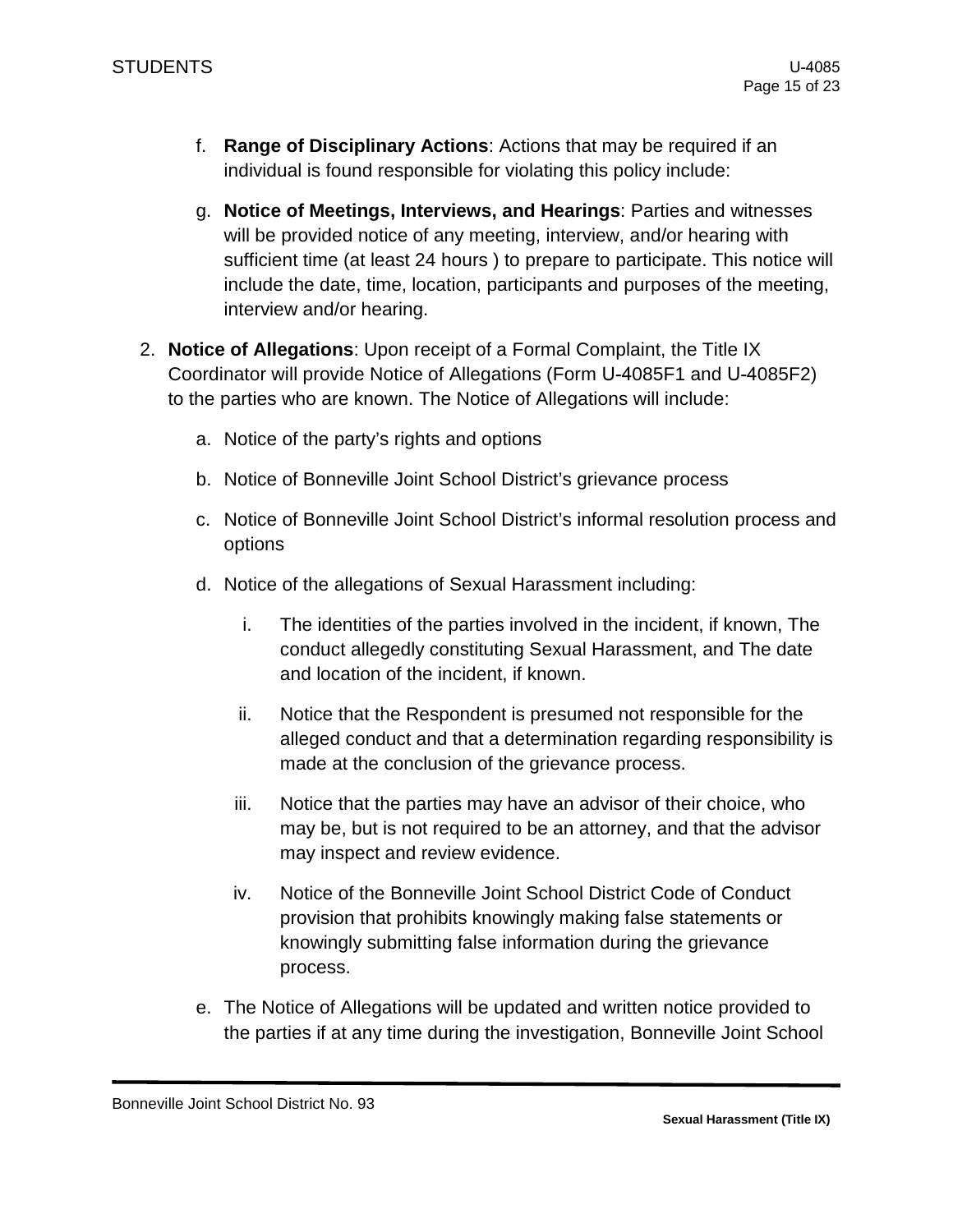District decides to investigate allegations about the Complainant or Respondent that are not included in the initial Notice of Allegations.

- 3. **Investigation of Formal Complaint**. If a formal complaint is not dismissed pursuant to the criteria listed in Section 5.2, the Title IX Coordinator will assign one or more trained investigators to conduct an investigation following the Notice of Allegations. During all meetings and interviews the parties may be accompanied by an advisor of their choice, which can be, but is not required to be an attorney. The advisor's role is limited to assisting, advising, and/ or supporting a Complainant or Respondent. An advisor is not permitted to speak for or on behalf of a Complainant or Respondent or appear in lieu of a Complainant or Respondent.
	- a. **Opportunity to Provide Information and Present Witnesses**: Each party will be provided an equal opportunity to provide information to the investigator and present witnesses for the investigator to interview. The information provided by the parties can include inculpatory and exculpatory evidence. The witnesses can include both fact witnesses and expert witnesses.
	- b. **Opportunity to Inspect and Review Evidence**: Each party will be provided an equal opportunity to inspect and review any evidence obtained as part of the investigation that is directly related to the allegations raised in the Formal Complaint, including evidence upon which Bonneville Joint School District does not intend to rely upon in reaching a determination regarding responsibility. This review includes inculpatory and exculpatory evidence that is obtained by a party, witness, or other source. Each party and their advisor (if any) will be provided an electronic copy of the evidence for inspection and review. The parties will have ten (10) business days to review and submit a written response to the investigator. The investigator will consider the written responses prior to completing an investigative report. All evidence provided during the inspection and review phase will be available at any hearing for the parties to use during the hearing, including for purposes of cross examination.
	- c. **Investigative Report**: Following the opportunity to inspect and review evidence directly related to the allegations raised in the Formal Complaint, the investigators will create an investigative report that fairly summarizes relevant evidence obtained during the investigation. The investigators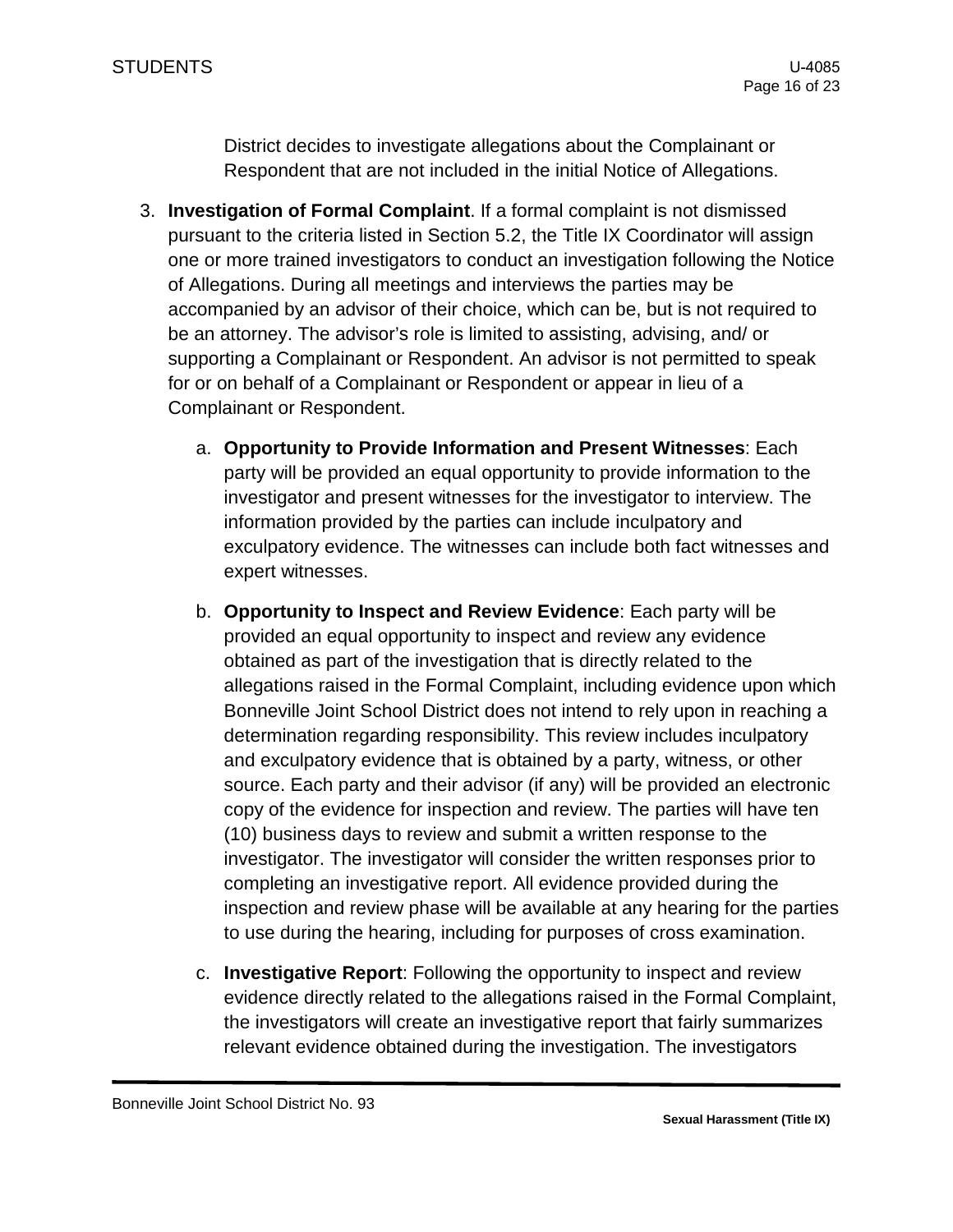should strive to complete the Investigative Report within six (6) Business Days of the conclusion of the Opportunity to Inspect and Review Evidence.

- d. **Review of the Investigative Report**: The investigator will provide each party and the party's advisor (if any) an electronic copy of the investigative report for their review and written response. The determination of responsibility may not be made until parties have been given the opportunity to submit a response to the Investigative Report. The parties will be provided ten (10) Business Days to submit a response to the Investigative Report to the Title IX Coordinator. The parties will also be provided at least five (5) business days to review the Investigative Report before being asked to submit questions and answers pursuant to Section 7.
- e. **Investigation Timeframe**: The investigator should strive to conclude the investigation of a Formal Complaint and complete the Investigative Report within thirty (30) Business Days of the filing of a Formal Complaint. The parties will be provided updates on the progress of the investigation, as needed.

### **Section 7: Question and Answer Period**

After the investigation, the Superintendent / designee will assign a decision-maker who will be responsible for making a determination of responsibility and assigning sanctions. No sooner than 5 Business Days after the Investigator has sent the Investigative Report as described in Section 6d, the Decision Maker will afford each party the opportunity to:

- submit written, relevant questions that a party wants asked of any party or witness;
- provide each party with the answers; and
- allow for additional, limited follow-up questions from each party.
- 1. **Question and Answer Time Period:**
	- a. 3 days to submit questions in response
	- b. 2 days for Decision Maker to send
	- c. 3 days to submit answers
	- d. 2 days to submit follow up questions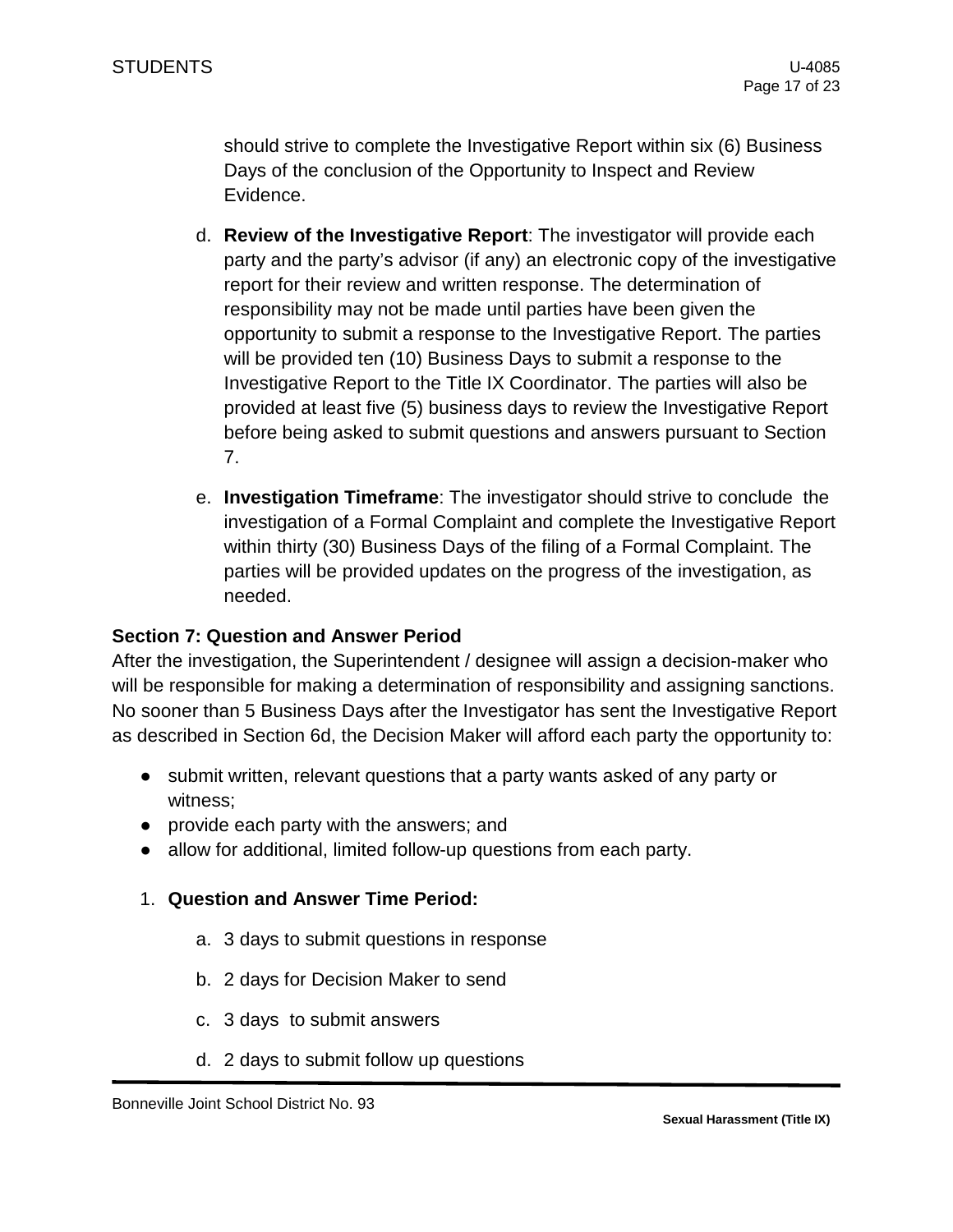- e. 3 days to submit follow up answers
- f. 5 days for decision maker to review and submit decision
- 2. **Evidence and Questions Excluded**: The decision-maker will make determination regarding relevancy prior to sending questions to parties or witnesses. The following questions and evidence are considered not relevant:
	- a. **Sexual Predisposition or Prior Sexual Behavior of the Complainant**: Questions and evidence about the Complainant's sexual predisposition or prior sexual behavior are not relevant, unless such questions and evidence about the Complainant's prior sexual behavior are offered to prove that someone other than the Respondent committed the conduct alleged by the Complainant, or if the questions and evidence concern specific incidents of the Complainant's prior sexual behavior with respect to the Respondent and are offered to prove Consent.
	- b. **Privileged Information**: No person will be required to disclose information protected under a legally recognized privilege. The decision-maker must not allow into evidence or rely upon any questions or evidence that may require or seek disclosure of such information, unless the person holding the privilege has waived the privilege. This includes information protected by the attorney-client privilege.
	- c. **Medical Records**: Evidence or records that are made or maintained by a physician, psychiatrist, psychologist, or other recognized professional or paraprofessional acting in the professional's or paraprofessional's capacity, or assisting in that capacity, and which are made and maintained in connection with the provision of treatment to the party, are not permitted to be used during a hearing unless the party provides voluntary, written permission to do so for the grievance process within this Policy.

# **Section 8: Determination Regarding Responsibility:**

After the question and answer period, the decision-maker will provide the Complainant and the Respondent with a written determination simultaneously. The determination regarding responsibility becomes final either on the date that Bonneville Joint School District provides the parties with the written determination of the result of the appeal, if an appeal is filed, or, if an appeal is not filed, the date on which an appeal would no longer be considered timely. The written notice will include: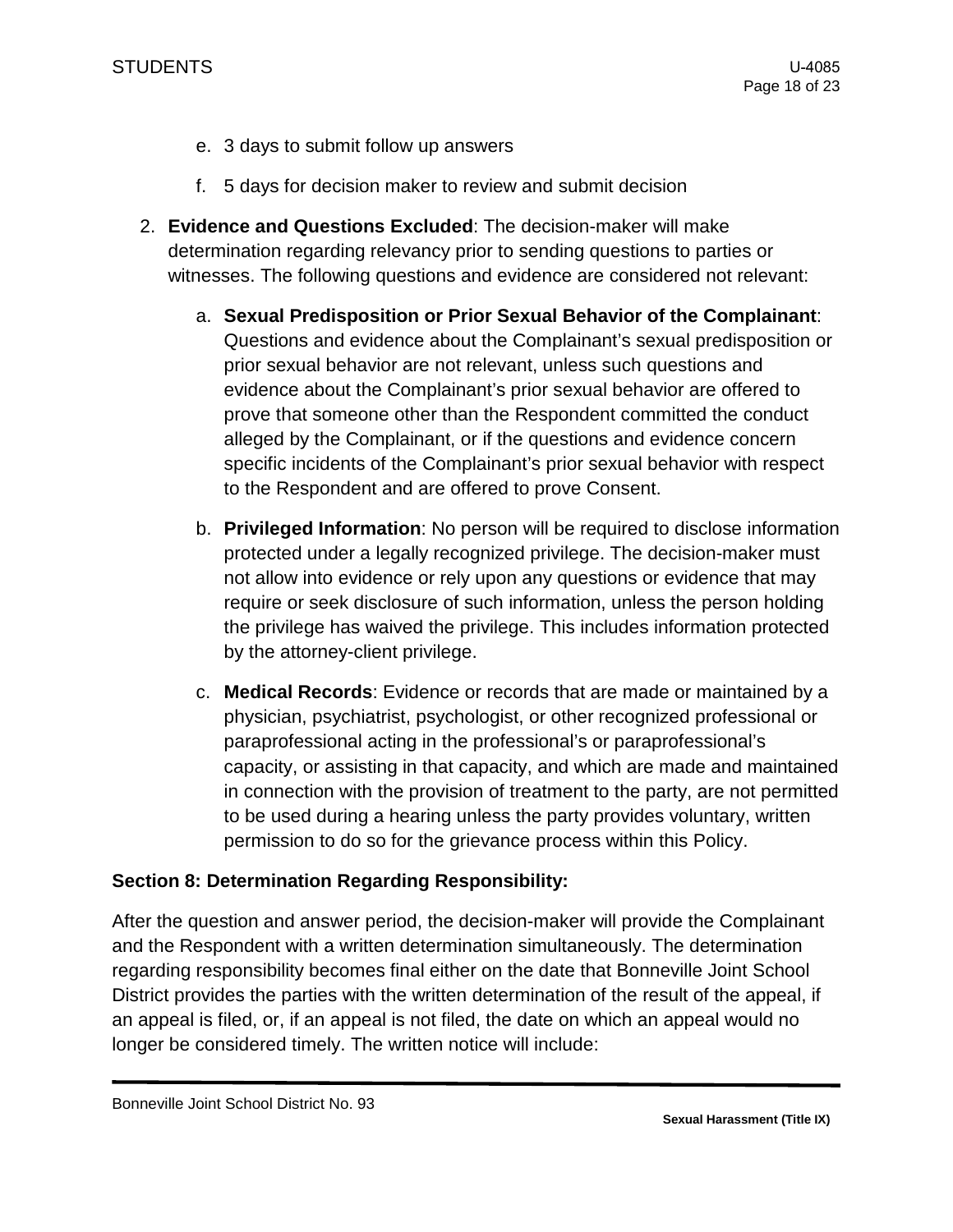- Identification of the allegations potentially constituting Sexual Harassment;
- A description of the procedural steps taken from the receipt of the Formal Complaint through the determination, including any notifications to the parties, interviews with parties and witnesses, site visits, methods used to gather other evidence, and hearings held; Findings of fact supporting the determination;
- Conclusions regarding the application of this Policy to the facts;
- A statement of, and rationale for, the result as to each allegation, including a determination regarding responsibility, any disciplinary Actions that Bonneville Joint School District imposes on the Respondent, and whether remedies designed to restore or preserve equal access to Bonneville Joint School District's education program or activity will be provided by Bonneville Joint School District to the Complainant7; and
- The procedures and permissible bases for the Complainant and Respondent to appeal.

# **Section 9: Appeals**

Either party may appeal the determination regarding responsibility, or the dismissal of a Formal Complaint or any allegations therein within three (3) Business Days of the receipt of the determination regarding responsibility or dismissal. The appeals must be made in writing and delivered to the Title IX Coordinator.

- 1. **Bases for Appeal**: Appeals of the determination of responsibility or the dismissal of a Formal Complaint may be made on the following bases:
	- a. Procedural irregularity that affected the outcome of the matter;
	- b. New evidence that was not reasonably available at the time the determination regarding responsibility or dismissal was made, that could affect the outcome of the matter; or
	- c. The Title IX Coordinator, investigator, or decision-maker had a conflict of interest or bias for or against Complainants or Respondents generally or the individual Complainant or Respondent that affected the outcome of the matter.
- 2. **Appeal Procedures**: If an appeal is submitted, Bonneville Joint School District will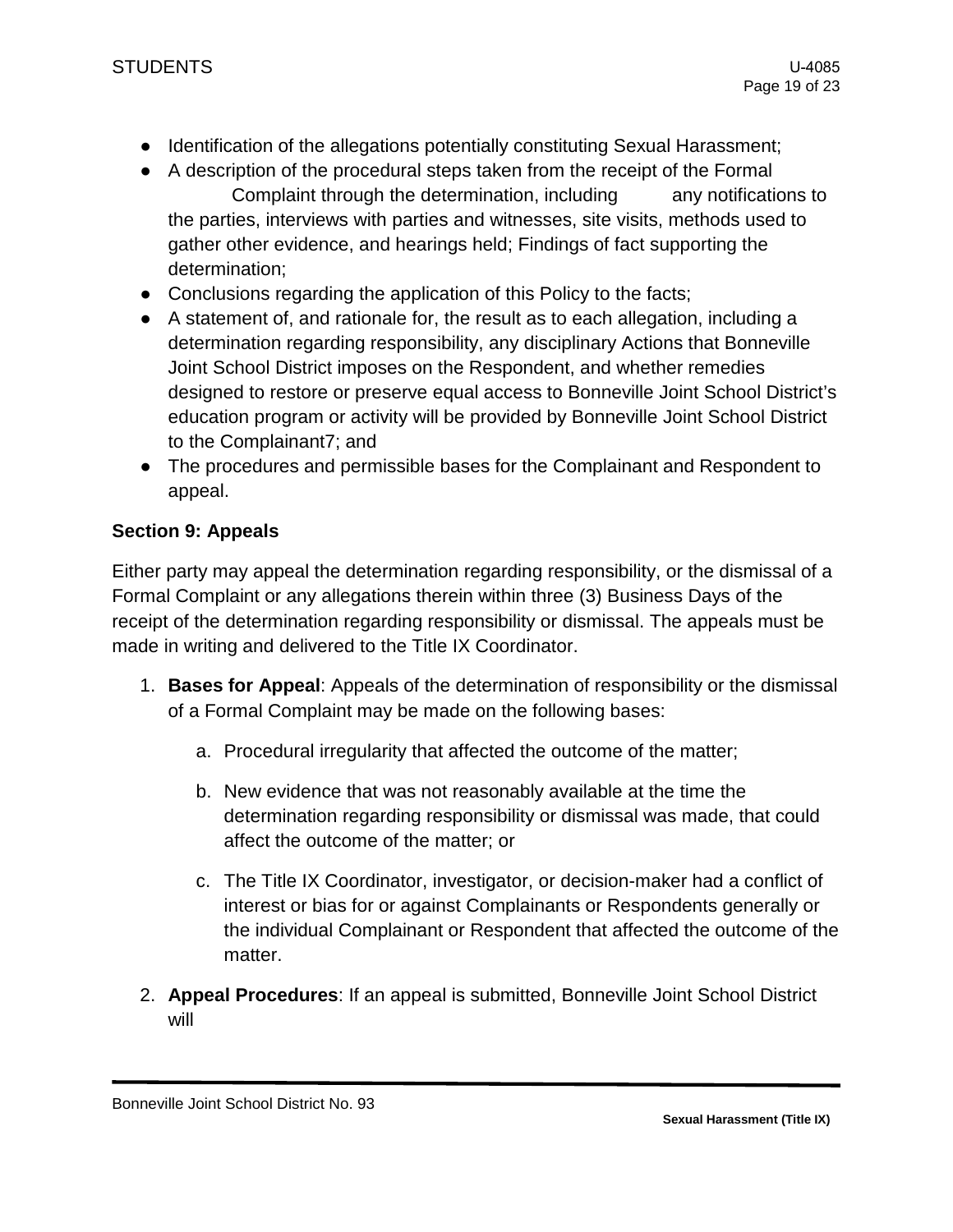- a. Notify the other party in writing when an appeal is filed and implement appeal procedures equally for both parties.
- b. Ensure that the decision-maker for the appeal is not the same person as the decision-maker that reached the determination regarding responsibility or dismissal, the investigator or the Title IX Coordinator.
- c. Provide the non-appealing party with five (5) Business Days from receipt of the notification of appeal to submit a written statement in support of the outcome of the determination or dismissal.
- d. Issue a written decision describing the result of the appeal and the rationale for the result which can be one of the following:
	- i. Affirm the decision-maker's determination regarding the Respondent's responsibility and affirm the disciplinary Actions and remedies, if applicable;
	- ii. Affirm the decision-maker's determination regarding the Respondent's responsibility and amend the disciplinary Actions and remedies, if applicable;
	- iii. Remand the process back to the question and answer stage for the decision-maker to remedy any procedural irregularity or consider any new evidence;
	- iv. Reverse the decision-maker's determination of the Respondent's responsibility and amend the disciplinary Actions and remedies, if applicable; or
	- v. Affirm or amend the Actions and/or remedies outlined in the determination issued under this Policy.
- e. Provide the written decision simultaneously to both parties.
- 3. **Appeal Timeframe**: The appellate decision-maker will release the written decision within ten (10) Business Days of receiving the appeal.

### **Section 10: Informal Resolution Process**

At any time after a Formal Complaint has been signed and before a determination regarding responsibility has been reached, the parties may voluntarily agree to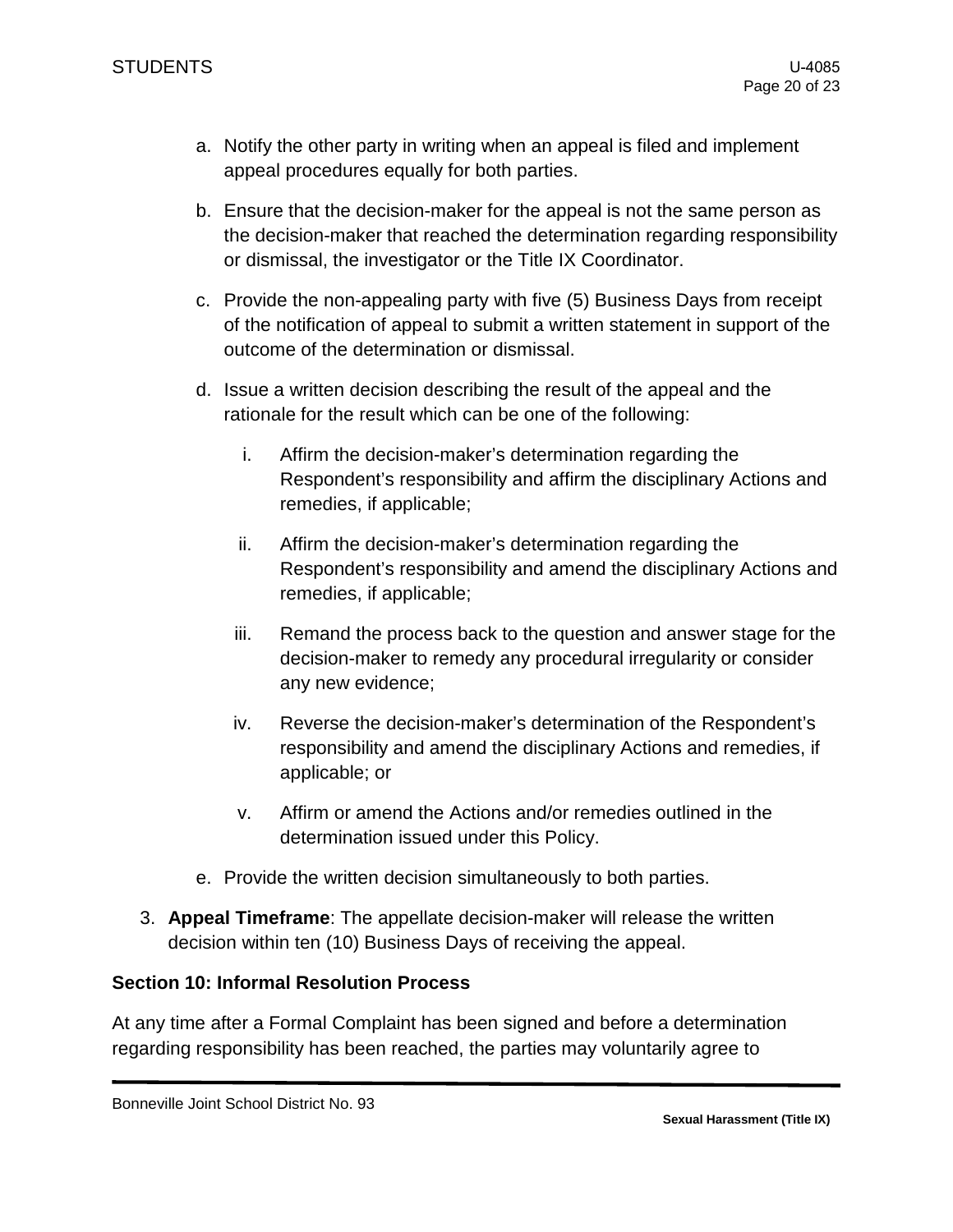participate in an informal resolution facilitated by Bonneville Joint School District that does not involve a full investigation and adjudication. Types of informal resolution include, but are not limited to, mediation, facilitated dialogue, conflict coaching, and restorative justice and resolution by agreement of the parties.

- 1. **Informal Resolution Notice**: Prior to entering the informal resolution process, Bonneville Joint School District will provide the parties a written notice disclosing:
	- a. The allegations;
	- b. The requirements of the informal resolution process, including the right of any party to withdraw from the informal resolution process and resume the grievance process and the circumstances which preclude parties from resuming a Formal Complaint arising from the same allegations;
	- c. Consequences resulting from the informal resolution process, including that the records will be maintained for a period of seven (7) years but will not be used by investigators or decision-makers if the formal grievance process resumes.
- 2. **Informal Resolution Agreement**: Prior to entering the informal resolution process, the parties must voluntarily agree, in writing to the use of the informal resolution process.
- 3. **Informal Resolution Availability**: The informal resolution process is not permitted to resolve allegations that an employee committed Sexual Harassment against a student.
- 4. **Informal Resolution Timeframe**: Informal resolutions of a Formal Complaint will be concluded within twenty-five (25) business days of notice to Bonneville Joint School District that both parties wish to proceed with the informal resolution process. Such notice that the parties wish to proceed with an informal resolution process will "pause" the counting of the timeframe to conclude the Grievance Process of this Policy, should the informal resolution process fail, and the parties continue with the Grievance Process.
- 5. **Informal Resolution Documentation**. Any final resolution pursuant to the Informal Resolution process will be documented and kept for seven (7) years. However, no recording of the informal resolution process will be made and all statements made during the informal resolution process will not be used for or against either party (and the decision-maker and/or appellate decision-maker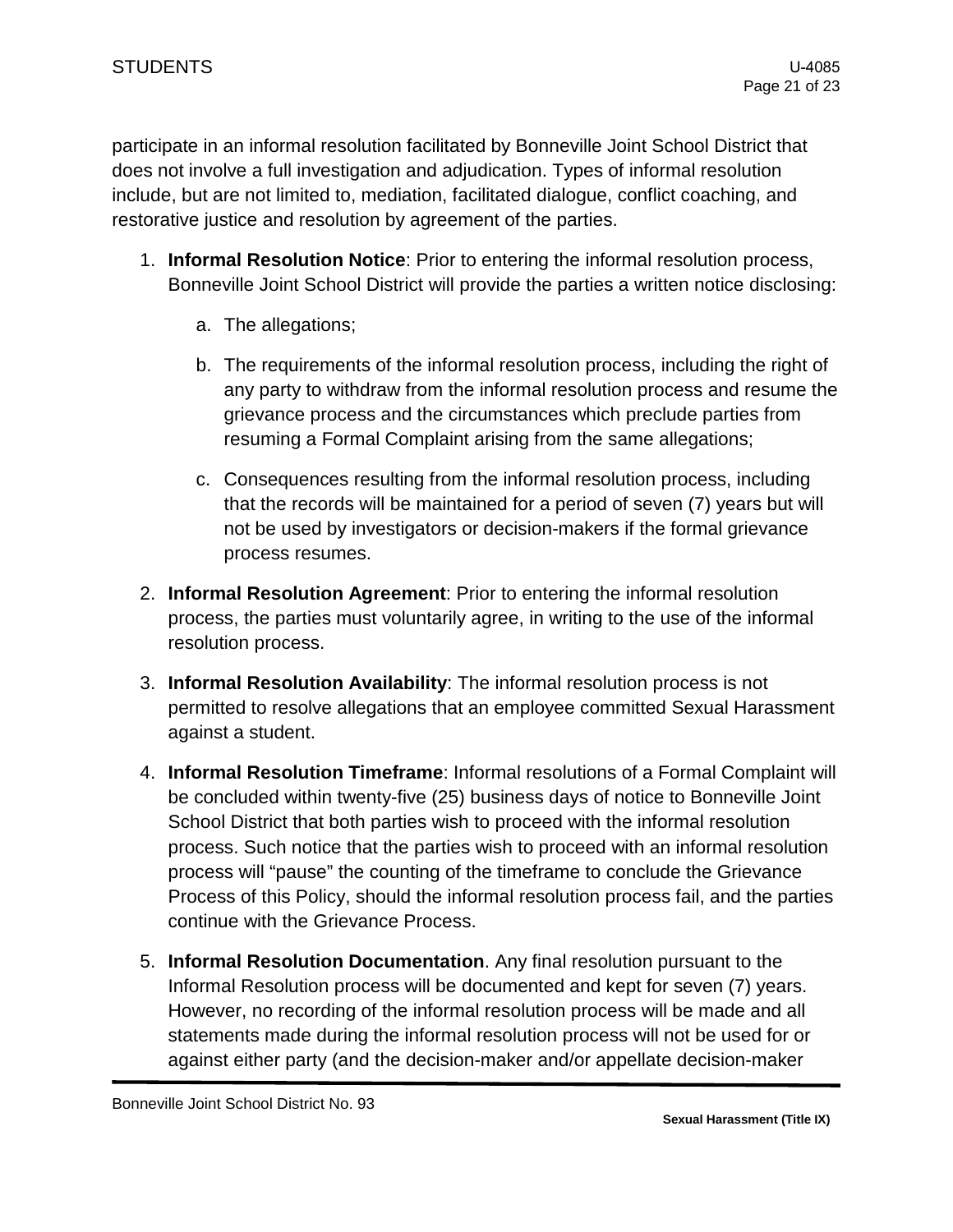may not consider any such statement made during informal resolution) should the parties resume the grievance process. Failure to comply with an informal resolution agreement may result in disciplinary action.

### **Section 11: Emergency Removal and Administrative Leave**

- 1. **Emergency Removal** At any time after the Title IX Coordinator is on notice of Sexual Harassment, Bonneville Joint School District may remove a Respondent on an emergency basis. Bonneville Joint School District will only conduct an emergency removal after:
	- a. Undertaking and individualized safety and risk analysis,
	- b. Determining that an immediate threat the physical health or safety of any student or other individual arising from the allegations of Sexual Harassment justifies removal, and
	- c. Providing the Respondent with notice and an opportunity to challenge the decision to the Title IX Coordinator, within two (2) Business Days following the removal.
- 2. **Administrative Leave**: Bonneville Joint School District may place an employee Respondent on administrative leave while the grievance process in this Policy is pending.

# **Section 11: Record Keeping**

Bonneville Joint School District will maintain all of the documentation related to reports of Sexual Harassment, Formal Complaints, the grievance process, and information resolution process for seven years in accordance with state and federal records laws and requirements. The documentation of all records are private and confidential to the extent possible under law. Student records of the grievance process are disciplinary records under Family Education Rights and Privacy Act (FERPA). Employee records of the grievance process are subject to the Freedom of Information Act (FOIA) and applicable state laws, and included in the employee's official employment record.

### **Section 12: Additional Conduct Violations Related to This Policy**

Alleged violations of the terms in this section will be sent to the Title IX Coordinator for student Respondents or the Director of Human Resources for employee